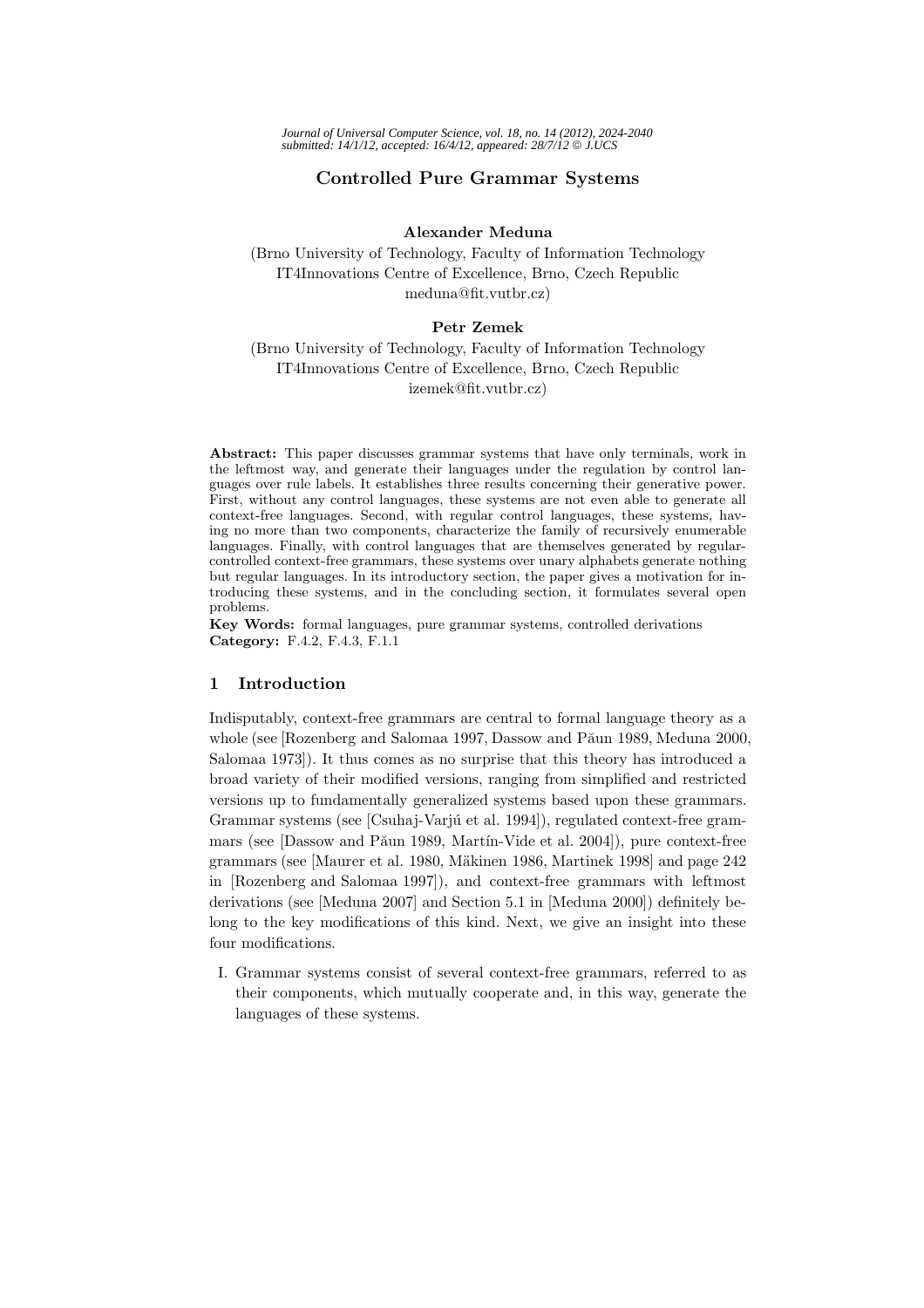- II. Regulated context-free grammars prescribe the use of rules during derivations by some additional regulating mechanisms, such as control languages over the label of grammatical rules.
- III. Pure context-free grammars simplify ordinary context-free grammars by using only one type of symbols—terminals. There exist pure sequential versions of context-free grammars as well as pure parallel versions of context-free grammars, better known as 0L systems (see [Rozenberg and Salomaa 1980, Rozenberg and Salomaa 1986, Rozenberg and Salomaa 1997]).
- IV. Context-free grammars that perform only leftmost derivations fulfill a key role in an principal application area of these grammars—parsing (indeed, see [Meduna 2007, Aho et al. 2006, von zur Gathen and Gerhard 2003]).

Of course, formal language theory has also investigated various combinations of I through IV. For instance, combining I and III, pure grammar systems have been studied (see [Bensch and Bordihn 2007], [Bordihn et al. 1999], and [Aydin and Bordihn 2003]). Similarly, based upon various combinations of I and II, a number of regulated grammar systems were defined and discussed (see [Beek and Kleijn 2002, Fernau and Holzer 2002, Csuhaj-Varjú et al. 1993, Lukáš and Meduna 2006, Păun 1993, Goldefus 2009, Lukáš and Meduna 2010] and [Csuhaj-Varjú and Vaszil 2001]). Following this vivid investigation trend, the present paper combines all four modifications mentioned above.

More specifically, this paper introduces pure grammar systems that generate their languages in the leftmost way, and in addition, this generative process is regulated by control languages over rule labels. The paper concentrates its attention on investigating the generative power of these systems. It establishes three major results. First, without any control languages, these systems are not even able to generate all context-free languages (Theorem 11). Second, with regular control languages, these systems characterize the family of recursively enumerable languages, and this result holds even if these systems have no more than two components (Theorems 13 and 14). Finally, this paper considers control languages as languages that are themselves generated by regular-controlled context-free grammars; surprisingly enough, with control languages of this kind, these systems over unary alphabets generate nothing but regular languages (Theorem 15).

The paper is organized as follows. First, Sections 2 and 3 give all the necessary terminology. Then, Section 4 rigorously establishes the results mentioned above. In the conclusion, Section 5 formulates several open problems.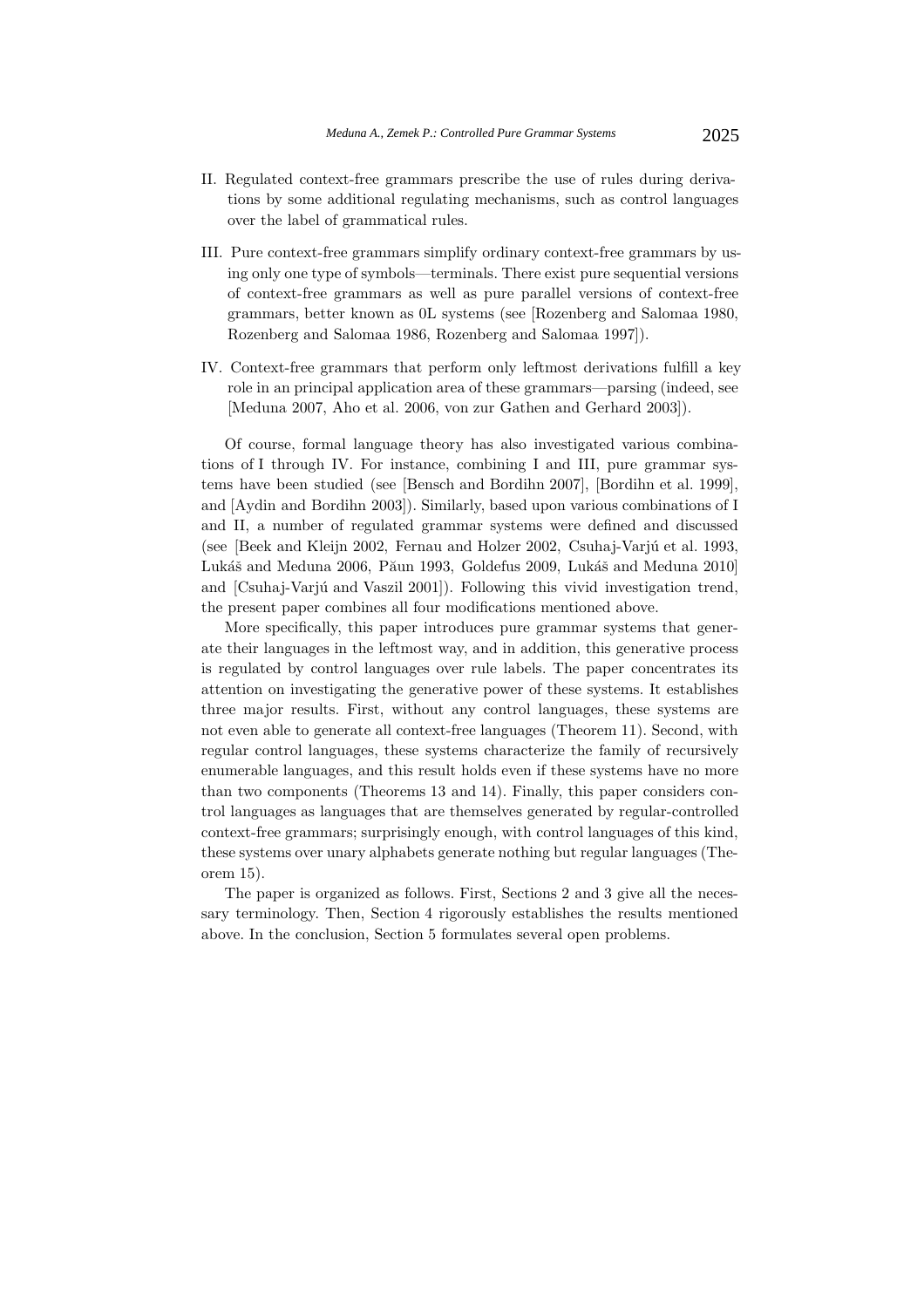## **2 Preliminaries**

In this paper, we assume that the reader is familiar with formal language theory (see [Dassow and Păun 1989, Meduna 2000, Rozenberg and Salomaa 1997]). For a set  $P$ , card $(P)$  denotes the cardinality of  $P$ . For a finite set of integers  $I$ ,  $max(I)$  denotes the greatest integer in I. For an alphabet (finite nonempty set)  $V, V^*$  represents the free monoid generated by V under the operation of concatenation. The unit of  $V^*$  is denoted by  $\varepsilon$ . Set  $V^+ = V^* - {\varepsilon}$ ; algebraically,  $V^+$  is thus the free semigroup generated by V under the operation of concatenation. If card(V) = 1, then V is a *unary alphabet*. For  $x \in V^*$ , |x| denotes the length of x, rev(x) denotes the reversal of x, and alph(x) denotes the set of symbols occurring in x. For  $K \subseteq V^*$ , we define  $\text{alph}(K) = \bigcup_{x \in K} \text{alph}(x)$ . If  $card(alph(K)) = 1$ , then K is a *unary language*.

A *finite automaton* is a quintuple,  $M = (W, \Sigma, R, s, F)$ , where W is a finite set of *states*,  $\Sigma$  is an *input alphabet*,  $\Sigma \cap W = \emptyset$ ,  $R \subseteq W \times (\Sigma \cup \{\varepsilon\}) \times W$  is a finite relation,  $s \in W$  is the *start state*, and  $F \subseteq Q$  is a set of *final states*. Members of R are referred to as *rules*, and instead of  $(p, a, q) \in R$ , we write  $pa \rightarrow q$  throughout the paper. The *direct move relation* over  $W\Sigma^*$ , symbolically denoted by  $\vdash$ , is defined as follows:  $\text{par} \vdash qx$  in M if and only if  $a \in \Sigma \cup \{\varepsilon\},\$  $x \in \Sigma^*$ , and  $pa \to q \in R$ . Let  $\vdash^m$  and  $\vdash^*$  denote the mth power of  $\vdash$ , for some  $m \geq 1$ , and the reflexive-transitive closure of  $\vdash$ , respectively. The *language accepted by* M is denoted by  $L(M)$  and defined as  $L(M) = \{w \in \Sigma^* \mid sw \vdash^* f\}$ with  $f \in F$ .

An *extended pushdown automaton* is a septuple,  $M = (W, \Sigma, \Omega, R, s, \#,$ F), where  $W, \Sigma, s$ , and F are defined as in a finite automaton,  $\Omega$  is an alphabet such that  $\Sigma \subset \Omega$ ,  $R \subseteq \Omega^* \times W \times (\Sigma \cup {\{\varepsilon\}}) \times \Omega^* \times W$  is a finite relation, and  $\# \in \Omega - \Sigma$ . The components  $\Omega$ , R, and  $\#$  are called the *pushdown alphabet*, the set of *rules*, and the *initial pushdown symbol*, respectively. By analogy with finite automata, instead of  $(b, p, a, w, q) \in R$ , we write  $bpa \rightarrow wq$  throughout the paper. The *direct move relation* over  $\Omega^* W \Sigma^*$ , symbolically denoted by  $\vdash$ , is defined as follows:  $ybpax \vdash ywqx$  in M if and only if  $ybpax, ywqx \in \Omega^*W\Sigma^*$  and  $bpa \rightarrow wq \in R$ . Let  $\vdash^m$  and  $\vdash^*$  denote the mth power of  $\vdash$ , for some  $m \geq 1$ , and the reflexive-transitive closure of  $\vdash$ , respectively. The *language accepted by* M is denoted by  $L(M)$  and defined as  $L(M) = \{w \in \Sigma^* \mid \# sw \vdash^* f \text{ with } f \in F\}.$ 

A *context-free grammar* is a quintuple,  $G = (N, T, \Psi, P, S)$ , where N, T. and  $\Psi$  are three alphabets such that  $N \cap T = \emptyset$ ,  $S \in N$ , and  $P \subseteq \Psi \times N \times (N \cup T)^*$ is a finite relation such that if  $(r, A, y)$ ,  $(s, A, y) \in P$ , then  $r = s$ . Set  $V = N \cup T$ . The components  $V, N, T, \Psi, P$ , and  $S$  are called the *total alphabet*, the alphabet of *nonterminals*, the alphabet of *terminals*, the alphabet of *rule labels*, the set of *rules*, and the *start symbol*, respectively. Each  $(r, A, y) \in P$  is written as  $r: A \rightarrow$ y throughout this paper. The *direct derivation relation* over  $V^*$ , symbolically denoted by  $\Rightarrow$ , is defined as follows:  $uAv \Rightarrow uyv$  [r] in G, or, simply,  $uAv \Rightarrow uyv$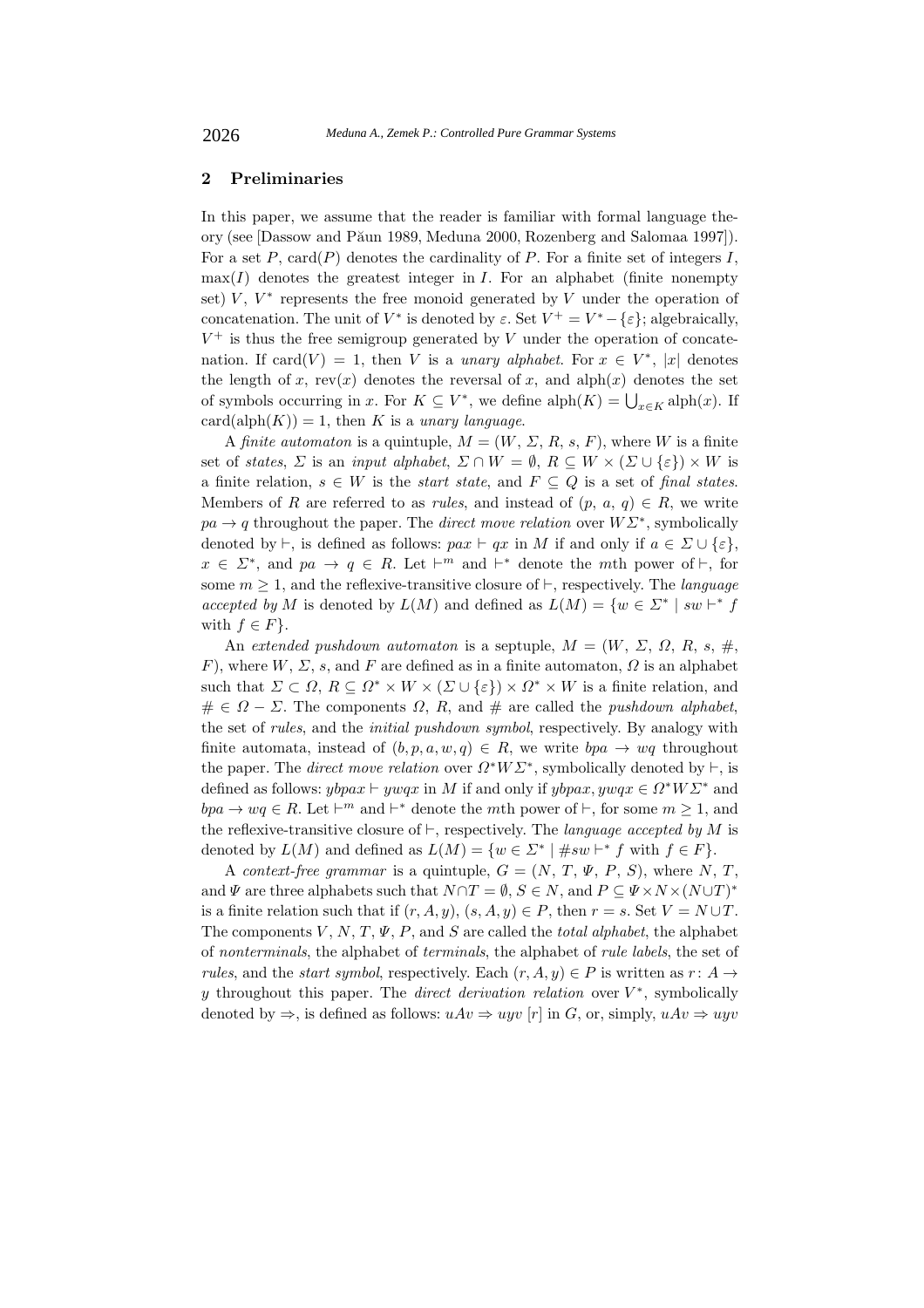if and only if  $u, v \in V^*$  and  $r: A \to y \in P$ . In the standard manner, we extend  $\Rightarrow$ to  $\Rightarrow^m$ , where  $m > 0$ ; then, based on  $\Rightarrow^m$ , we define  $\Rightarrow^*$ . The *language of G* is denoted by  $L(G)$  and defined as  $L(G) = \{w \in T^* | S \Rightarrow^* w\}.$ 

Let  $G = (N, T, \Psi, P, S)$  be a context-free grammar. If  $r: A \rightarrow y \in P$  implies that  $y \in T^*(N \cup \{\varepsilon\})$ , then G is a *right-linear grammar*, and instead of  $G = (N,$  $T, \Psi, P, S$  and  $r: A \rightarrow y \in P$ , we write just  $G = (N, T, P, S)$  and  $A \rightarrow y \in P$ , respectively (i.e. we omit rule labels).

Let  $G = (N, T, \Psi, P, S)$  be a context-free grammar, and let  $\Xi \subseteq \Psi^*$  be a regular *control language*. The *language generated by* G *with* Ξ (see page 97 in [Dassow and Păun 1989] and page 251 in [Martín-Vide et al. 2004]) is denoted by  $L(G, \Xi)$  and defined as  $L(G, \Xi) = \{w \in T^* \mid S \Rightarrow^* w \mid \rho \mid \text{with } \rho \in \Xi \}.$  Less formally,  $L(G, \Xi)$  consists of all strings over T for which there is a derivation from S according to a control string from Ξ. The pair (G, Ξ) is called a *regularcontrolled grammar*.

The families of regular languages, context-free languages, and recursively enumerable languages are denoted by  $\mathscr{L}(REG)$ ,  $\mathscr{L}(CF)$ , and  $\mathscr{L}(RE)$ , respectively. Let  $\mathscr{L}(\mathbf{r}C)$  denote the language family generated by regular-controlled grammars. Recall that right-linear grammars and finite automata characterize  $\mathscr{L}(\text{REG})$ , extended pushdown automata and context-free grammars characterize  $\mathscr{L}(CF)$ , and recall that  $\mathscr{L}(REG) \subset \mathscr{L}(CF) \subset \mathscr{L}(rC) \subset \mathscr{L}(RE)$  (see  $[Martin-Video et al. 2004]).$ 

We will have a use of the following lemma.

**Lemma 1.** (See Theorem 1 in [Martín-Vide et al. 2004].) *All languages in*  $\mathscr{L}(\mathbf{r}C)$ *over a unary alphabet are regular.*

Next, we slightly modify the notion of a queue grammar (introduced in [Kleijn and Rozenberg 1983]). A *left-extended queue grammar* (see [Meduna 2004, Kolář and Meduna 2000, Meduna 2003]) is a sextuple,  $Q = (W, V, T, R, s, F)$ , where W and V are two disjoint alphabets,  $T \subseteq V$ ,  $R \subseteq (V \times (W - F)) \times (V^* \times W)$ is a finite relation,  $s \in (V-T)(W-F)$ , and  $F \subseteq W$ . The components  $W, V, T, R$ , s, and F, are called the set of *states*, the *total alphabet*, the alphabet of *terminals*, the set of *rules*, the *start configuration*, and the set of *final states*, respectively. Assume that  $\#\notin V\cup W$ . If  $u, v \in V^*\{\#\}V^*W$  so that  $u = w\#axp$ ,  $v = wa\#xyq$ ,  $a \in V, x, y, w \in V^*, p, q \in W$ , and  $(a, p, y, q) \in R$ , then  $u \Rightarrow v$   $[(a, p, y, q)]$  in G or, simply,  $u \Rightarrow v$ . In the standard manner, we extend  $\Rightarrow$  to  $\Rightarrow^m$ , where  $m \geq 0$ ; then, based on  $\Rightarrow^m$ , we define  $\Rightarrow^*$ . The *language of* Q is denoted by  $L(Q)$  and defined as  $L(Q) = \{z \in T^* \mid \#s \Rightarrow^* w \# zf \text{ for some } w \in V^* \text{ and } f \in F\}.$ 

Less formally, during every step of a derivation, a left-extended queue grammar shifts the rewritten symbol over  $\#$ ; in this way, it records the derivation history, which represents a property fulfilling a crucial role in the proof of Lemma 12 in the next section.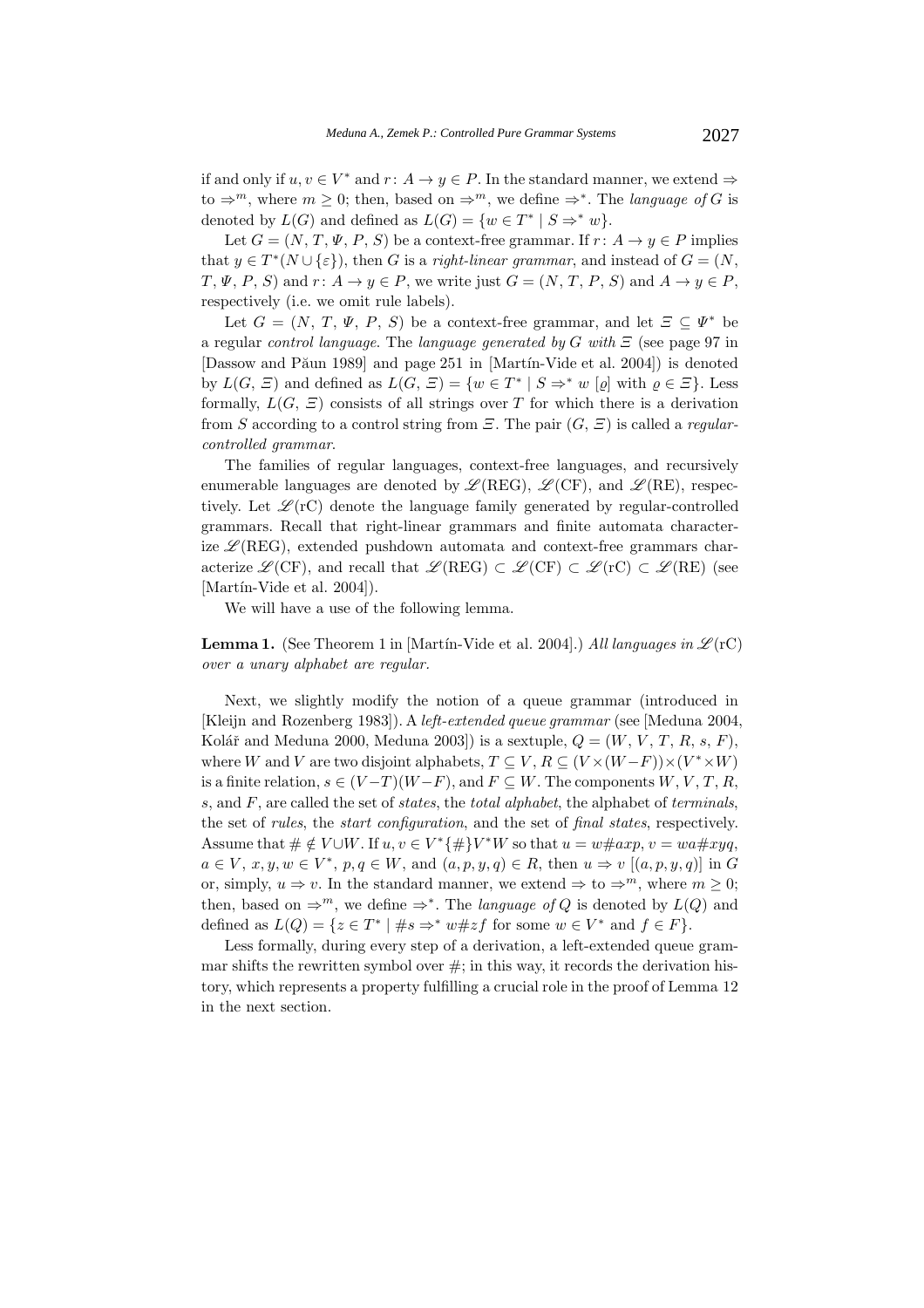**Lemma 2.** (See [Meduna 2004].) *For every recursively enumerable language* K*, there exists a left-extended queue grammar,*  $Q = (W, V, T, R, s, F)$ *, such that*  $L(Q) = K$ ,  $T = \text{alph}(K)$ ,  $F = \{f\}$ ,  $W = X \cup Y \cup \{\S\}$ , where  $X, Y, \{\S\}$  are *pairwise disjoint, and every*  $(a, p, y, q) \in R$  *satisfies either*  $a \in V - T$ ,  $p \in X$ ,  $y \in (V - T)^*$ *,*  $q \in X \cup \{\S\}$  *or*  $a \in V - T$ *,*  $p \in Y \cup \{\S\}$ *,*  $y \in T^*$ *,*  $q \in Y$ *.* 

*Furthermore,* Q generates every  $h \in L(Q)$  *in this way:* 

| $\#a_0p_0$                                                                                                                  |                                         |
|-----------------------------------------------------------------------------------------------------------------------------|-----------------------------------------|
| $\Rightarrow a_0 \# x_0 p_1$                                                                                                | $[(a_0, p_0, z_0, p_1)]$                |
| $\Rightarrow a_0a_1 \# x_1p_2$                                                                                              | $[(a_1, p_1, z_1, p_2)]$                |
|                                                                                                                             |                                         |
| $\Rightarrow a_0 a_1 \cdots a_k \# x_k p_{k+1}$                                                                             | $[(a_k, p_k, z_k, p_{k+1})]$            |
| $\Rightarrow a_0a_1\cdots a_ka_{k+1}\#x_{k+1}y_1p_{k+2}$                                                                    | $[(a_{k+1}, p_{k+1}, y_1, p_{k+2})]$    |
|                                                                                                                             |                                         |
| $\Rightarrow a_0 a_1 \cdots a_k a_{k+1} \cdots a_{k+m-1} \# x_{k+m-1} y_1 \cdots y_{m-1} p_{k+m}$ $[(a_{k+m-1}, p_{k+m-1},$ |                                         |
|                                                                                                                             | $y_{m-1}, p_{k+m}$ )                    |
| $\Rightarrow a_0 a_1 \cdots a_k a_{k+1} \cdots a_{k+m} \# y_1 \cdots y_m p_{k+m+1}$                                         | $[(a_{k+m}, p_{k+m}, y_m,$              |
|                                                                                                                             | $p_{k+m+1}$ )                           |
| where $k, m > 1$ $a_i \in V - T$ for $i = 0$                                                                                | $k + m$ $r_i \in (V - T)^*$ for $i = 1$ |

*where*  $k, m \geq 1, a_i \in V - T$  *for*  $i = 0, ..., k + m, x_j \in (V - T)^*$  *for j* ...,  $k + m$ ,  $s = a_0 p_0$ ,  $a_j x_j = x_{j-1} z_j$  *for*  $j = 1, ..., k$ ,  $a_1 \cdots a_k x_{k+1} = z_0 \cdots z_k$ ,  $a_{k+1} \cdots a_{k+m} = x_k$ ,  $p_0, p_1, \ldots, p_{k+m} \in W - F$  and  $p_{k+m+1} = f$ ,  $z_i \in (V - T)^*$ *for*  $i = 1, ..., k$ *,*  $y_j \in T^*$  *for*  $j = 1, ..., m$ *, and*  $h = y_1 y_2 \cdots y_{m-1} y_m$ *.* 

Informally, the queue grammar  $Q$  in Lemma 2 generates every string in  $L(Q)$ so that it passes through state  $\S$ . Before it enters  $\S$ , it generates only strings over  $V - T$ ; after entering §, it generates only strings over T.

# **3 Definitions and Examples**

In this section, we define controlled pure grammar systems and illustrate them by an example. Each definition is preceded by an intuitive explanation.

Informally, these systems are composed of n components, where  $n \geq 1$ , and a single alphabet. Every component contains (1) a set of rewriting rules over the alphabet, each having a single symbol on its left-hand side, and (2) a start string, from which these systems start their computation. Every rule is labelled by a unique label. Control languages for these systems are then defined over the set of all rule labels.

**Definition 3.** An n*-component pure grammar system* (an n*-pGS* for short), for some  $n \geq 1$ , is a  $(2n + 2)$ -tuple,

$$
\Gamma = (T, \Psi, P_1, w_1, P_2, w_2, \dots, P_n, w_n)
$$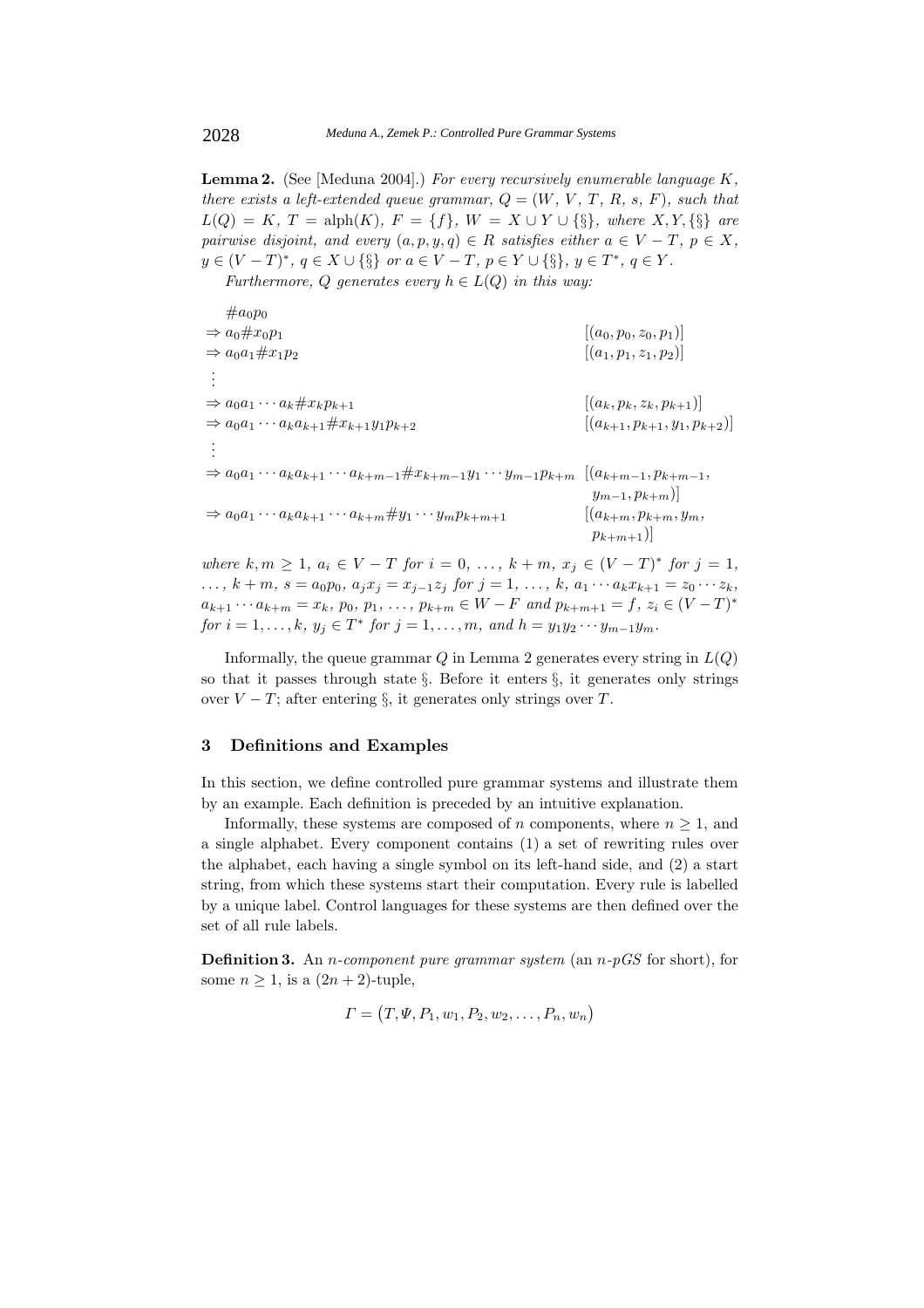where T and  $\Psi$  are two disjoint alphabets,  $w_i \in T^*$ , and  $P_i \in \Psi \times T \times T^*$  for  $i = 1, 2, \ldots, n$  are finite relations such that

- (1) if  $(r, a, x)$ ,  $(s, a, x) \in P_i$ , then  $r = s$ ;
- (2) if  $(r, a, x), (s, b, y) \in \bigcup_{1 \leq j \leq n} P_j$ , where  $a \neq b$  or  $x \neq y$ , then  $r \neq s$ ;

The components  $\Psi$ ,  $P_i$ , and  $w_i$  are called the alphabet of *rule labels*, the set of *rules* of the *i*th component, and the *start string* of the *i*th component, respectively. tively.

By analogy with context-free grammars, each rule  $(r, a, x)$  is written as  $r: a \rightarrow x$  throughout this paper.

A configuration of  $\Gamma$  is an *n*-tuple of strings. It represents an instantaneous description of Γ. The initial configuration is formed by start strings.

**Definition 4.** Let  $\Gamma = (T, \Psi, P_1, w_1, P_2, w_2, \ldots, P_n, w_n)$  be an *n*-pGS, for some  $n \ge 1$ . An *n*-tuple  $(x_1, x_2, ..., x_n)$ , where  $x_i \in T^*$  for  $i = 1, 2, ..., n$ , is called a *configuration* of  $\Gamma$ . The configuration  $(w_1, w_2, \ldots, w_n)$  is said to be *initial*. *initial*.

At every computational step, a rule from some component  $i$  is selected, and it is applied to the leftmost symbol of the ith string in the current configuration. Other strings remain unchanged. Hence, these systems work in a sequential way.

**Definition 5.** Let  $\Gamma = (T, \Psi, P_1, w_1, P_2, w_2, \ldots, P_n, w_n)$  be an *n*-pGS, for some  $n \geq 1$ , and let  $(x_1, x_2, \ldots, x_n)$ ,  $(z_1, z_2, \ldots, z_n)$  be two configurations of  $\Gamma$ . The *direct derivation relation* over  $(T^*)^n$ , symbolically denoted by  $\Rightarrow$ , is defined as

$$
(x_1, x_2, \ldots, x_n) \Rightarrow (z_1, z_2, \ldots, z_n) [r]
$$

if and only if  $r: a \to y \in P_i$ ,  $x_i = av$ ,  $z_i = yv$ , where  $v \in T^*$ , for some  $i \in$  $\{1, 2, ..., n\}$ , and  $z_i = x_i$  for every  $j \neq i$ ;  $(x_1, x_2, ..., x_n) \Rightarrow (z_1, z_2, ..., z_n)$  [r] is simplified to  $(x_1, x_2,...,x_n) \Rightarrow (z_1, z_2,...,z_n)$  if r is immaterial. In the standard manner, we extend  $\Rightarrow$  to  $\Rightarrow^m$ , where  $m \geq 0$ ; then, based on  $\Rightarrow^m$ , we define  $\Rightarrow^*$ .  $\Box$ 

In the language generated by  $\Gamma$ , we include every string z satisfying the following two conditions: (1) it appears in the first component in a configuration that can be computed from the initial configuration, and (2) when it appears, all other strings are empty.

**Definition 6.** Let  $\Gamma = (T, \Psi, P_1, w_1, P_2, w_2, \ldots, P_n, w_n)$  be an *n*-pGS, for some  $n \geq 1$ . The *language generated by*  $\Gamma$  is denoted by  $L(\Gamma)$  and defined as

$$
L(\Gamma) = \{ z \in T^* \mid (w_1, w_2, \dots, w_n) \Rightarrow^* (z, \varepsilon, \dots, \varepsilon) \}
$$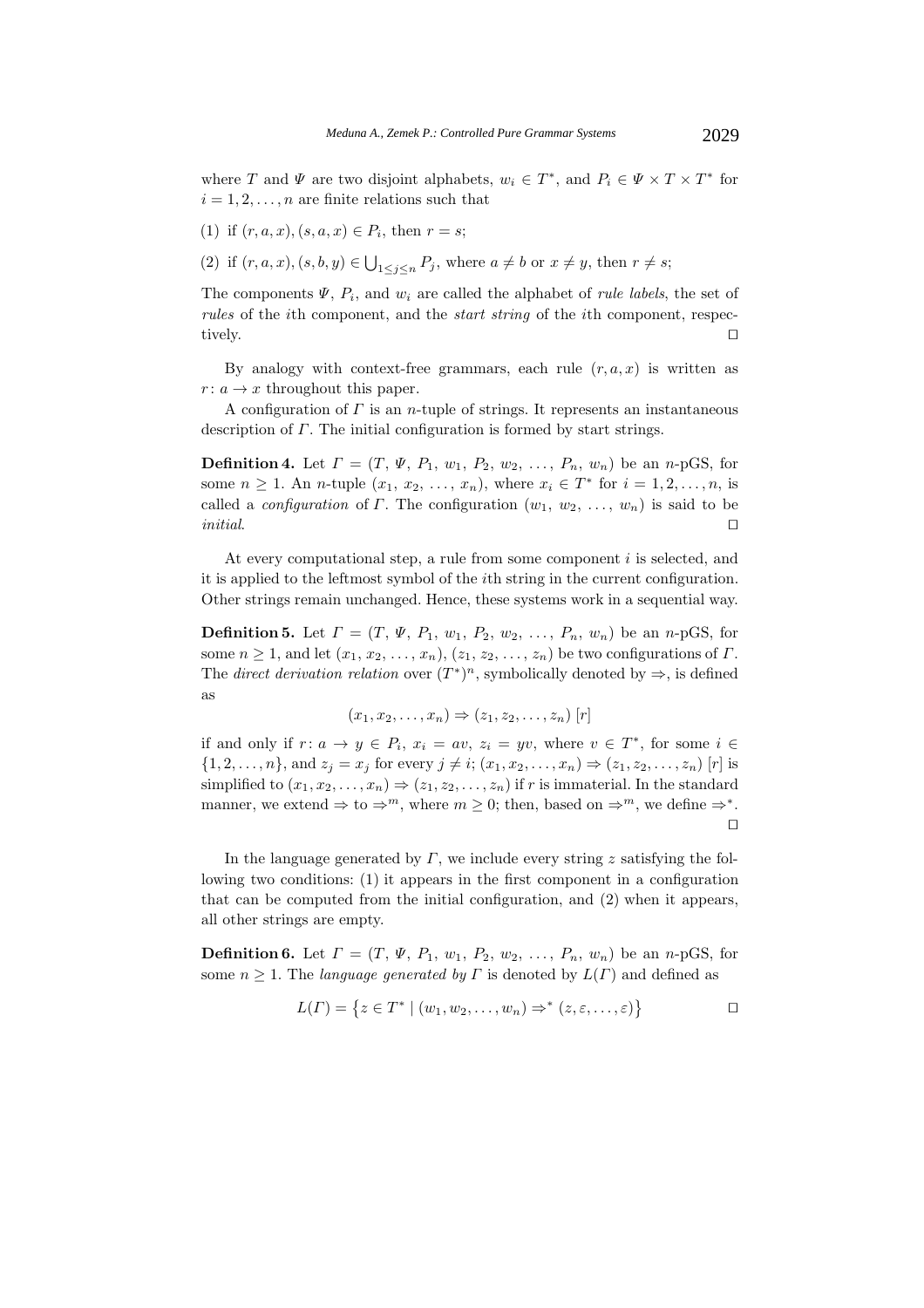To control  $\Gamma$ , we define a language,  $\Xi$ , over its set of rule labels, and require that every successful computation—that is, a computation leading to a string in the generated language—is made by a sequence of rules in  $\Xi$ .

**Definition 7.** Let  $\Gamma = (T, \Psi, P_1, w_1, P_2, w_2, \ldots, P_n, w_n)$  be an *n*-pGS, for some  $n \geq 1$ , and let  $\Xi \subseteq \Psi^*$  be a *control language*. The *language generated by*  $\Gamma$ *with*  $\Xi$  is denoted by  $L(\Gamma, \Xi)$  and defined as

$$
L(\Gamma, \Xi) = \{ z \in T^* \mid (w_1, w_2, \dots, w_n) \Rightarrow^* (z, \varepsilon, \dots, \varepsilon) [ \varrho ] \text{ with } \varrho \in \Xi \}
$$

If  $\Xi$  is regular, then the pair  $(\Gamma, \Xi)$  is called a *regular-controlled* n-pGS.  $\square$ 

Next, we illustrate the previous definitions by an example.

*Example 1.* Consider the 4-pGS

$$
\Gamma = (\{a, b, c\}, \{r_i \mid 1 \le i \le 11\}, P_1, c, P_2, a, P_3, a, P_4, a)
$$

where

$$
P_1 = \{r_1: c \to cc, r_2: c \to bc, r_3: b \to bb, r_4: b \to ab, r_5: a \to aa\},
$$
  
\n
$$
P_2 = \{r_6: a \to aa, r_7: a \to \varepsilon\},
$$
  
\n
$$
P_3 = \{r_8: a \to aa, r_9: a \to \varepsilon\},
$$
  
\n
$$
P_4 = \{r_{10}: a \to aa, r_{11}: a \to \varepsilon\}.
$$

Let  $\mathcal{E} = \{r_6r_8r_{10}\}^* \{r_7r_1\}^* \{r_2\} \{r_9r_3\}^* \{r_4\} \{r_{11}r_5\}^*$  be a control language. Observe that every successful derivation in  $\Gamma$  with  $\Xi$  is of the form

$$
(c, a, a, a) \Rightarrow^{3(k-1)} (c, a^k, a^k, a^k)
$$
  
\n
$$
\Rightarrow^{2k} (c^{k+1}, \varepsilon, a^k, a^k)
$$
  
\n
$$
\Rightarrow (bc^{k+1}, \varepsilon, a^k, a^k)
$$
  
\n
$$
\Rightarrow^{2k} (b^{k+1}c^{k+1}, \varepsilon, \varepsilon, a^k)
$$
  
\n
$$
\Rightarrow^{2k} (b^{k+1}c^{k+1}, \varepsilon, \varepsilon, a^k)
$$
  
\n
$$
\Rightarrow (ab^{k+1}c^{k+1}, \varepsilon, \varepsilon, a^k)
$$
  
\n
$$
\Rightarrow^{2k} (a^{k+1}b^{k+1}c^{k+1}, \varepsilon, \varepsilon, \varepsilon)
$$
  
\n
$$
[r_1]
$$
  
\n
$$
\Rightarrow^{2k} (a^{k+1}b^{k+1}c^{k+1}, \varepsilon, \varepsilon, \varepsilon)
$$
  
\n
$$
[(r_1r_5)^k]
$$

for some  $k \geq 1$ . Clearly,  $L(\Gamma, \Xi) = \{a^n b^n c^n \mid n \geq 2\}$ .

From Example 1, we see that regular-controlled pGSs can generate noncontext-free languages. Moreover, notice that  $\Xi$  in Example 1 is, in fact, a unionfree regular language (see [Nagy 2006]).

For every  $n \geq 1$ , let  $\mathcal{L}(pGS, n)$  denote the language family generated by *n*pGSs. Define

$$
\mathcal{L}(pGS) = \bigcup_{n \ge 1} \mathcal{L}(pGS, n)
$$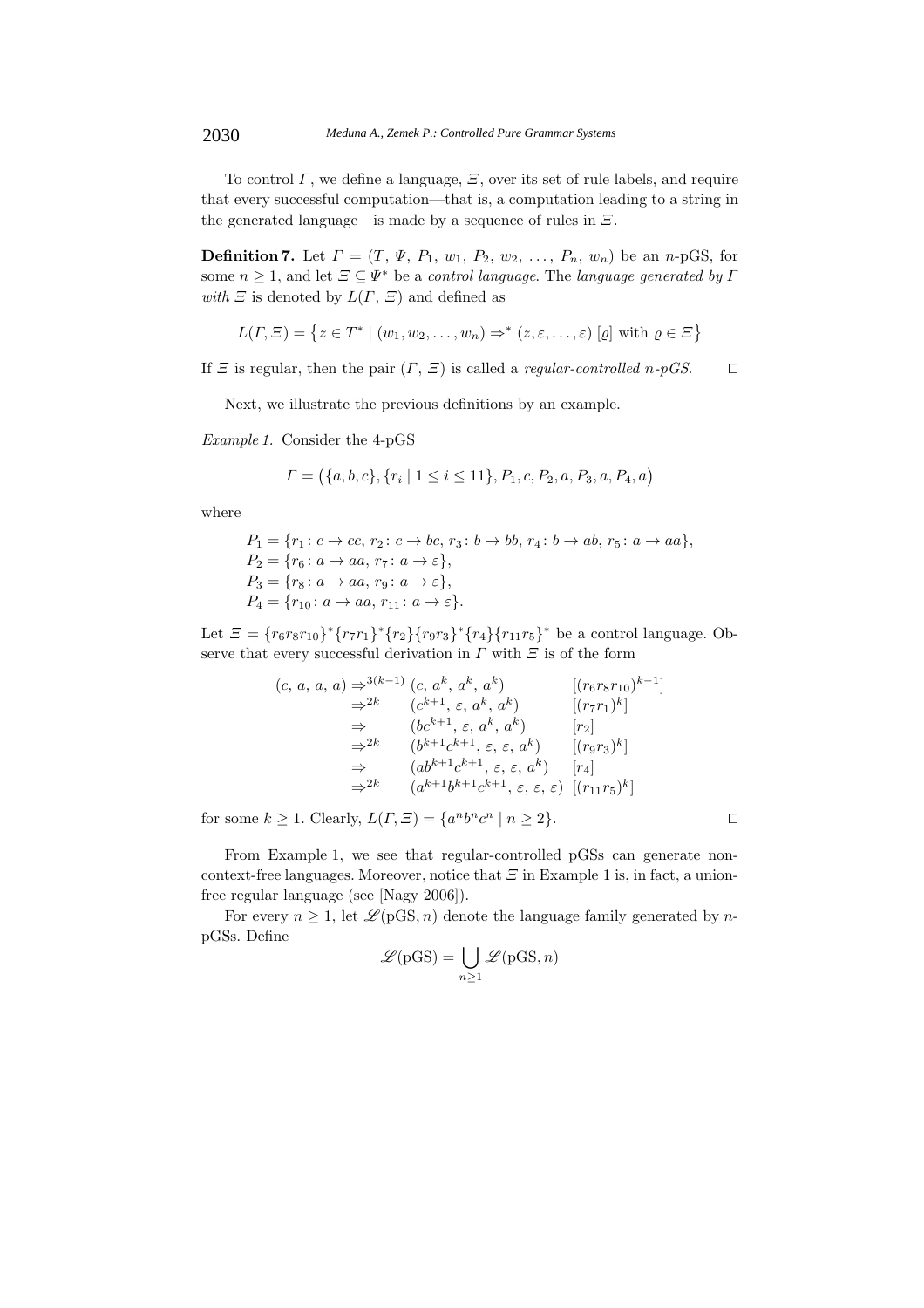# **4 Results**

In this section, we prove results I through III, given next.

- I. pGSs without control languages characterize only a proper subset of the family of context-free languages (Theorem 11).
- II. Any recursively enumerable language can be generated by a regular-controlled 2-pGS (Theorems 13 and 14).
- III. pGSs over unary alphabets controlled by languages from  $\mathscr{L}(\mathbf{r}C)$  generate only regular languages (Theorem 15).

#### **4.1 Power of Pure Grammar Systems**

First, we show that pGSs without control languages characterize only a proper subset of the family of context-free languages.

**Lemma 8.** Let  $\Gamma$  be an n-pGS satisfying  $L(\Gamma) \neq \emptyset$ , for some  $n \geq 1$ . Then, there *is a* 1*-pGS*  $\Omega$  *such that*  $L(\Omega) = L(\Gamma)$ *.* 

*Proof.* Let  $\Gamma = (T, \Psi, P_1, w_1, P_2, w_2, \ldots, P_n, w_n)$  be an n-pGS satisfying  $L(\Gamma) \neq \emptyset$ , for some  $n \geq 1$ . Let  $z \in L(\Gamma)$ . By the definition of  $L(\Gamma)$ , there exists

$$
(w_1, w_2, \ldots, w_n) \Rightarrow^* (z, \varepsilon, \ldots, \varepsilon)
$$

Since all components are independent from each other, there is also

$$
(w_1, w_2, \ldots, w_n) \Rightarrow^* (w_1, \varepsilon, \ldots, \varepsilon) \Rightarrow^* (z, \varepsilon, \ldots, \varepsilon)
$$

Therefore, the 1-pGS  $\Omega = (T, \Psi, P_1, w_1)$  clearly satisfies  $L(\Omega) = L(\Gamma)$ . Hence, the lemma holds. the lemma holds.

**Lemma 9.** *Let*  $\Gamma$  *be a* 1*-pGS. Then,*  $L(\Gamma)$  *is context-free.* 

*Proof.* Let  $\Gamma = (T, \Psi, P, w)$  be a 1-pGS. We next construct an extended pushdown automaton M such that  $L(M) = L(\Gamma)$ . Construct

$$
M = (W, T, \Omega, R, s, \#, F)
$$

as follows. Initially, set  $W = \{s, t, f\}, \Omega = T \cup \{\#\}, R = \emptyset, \text{ and } F = \{f\}$ (without any loss of generality, assume that  $\# \notin T$ ). Perform (1) through (4), given next:

- (1) add  $\#s \to \text{rev}(w)t$  to R;
- (2) for each  $a \to y \in P$ , add  $at \to \text{rev}(y)t$  to R;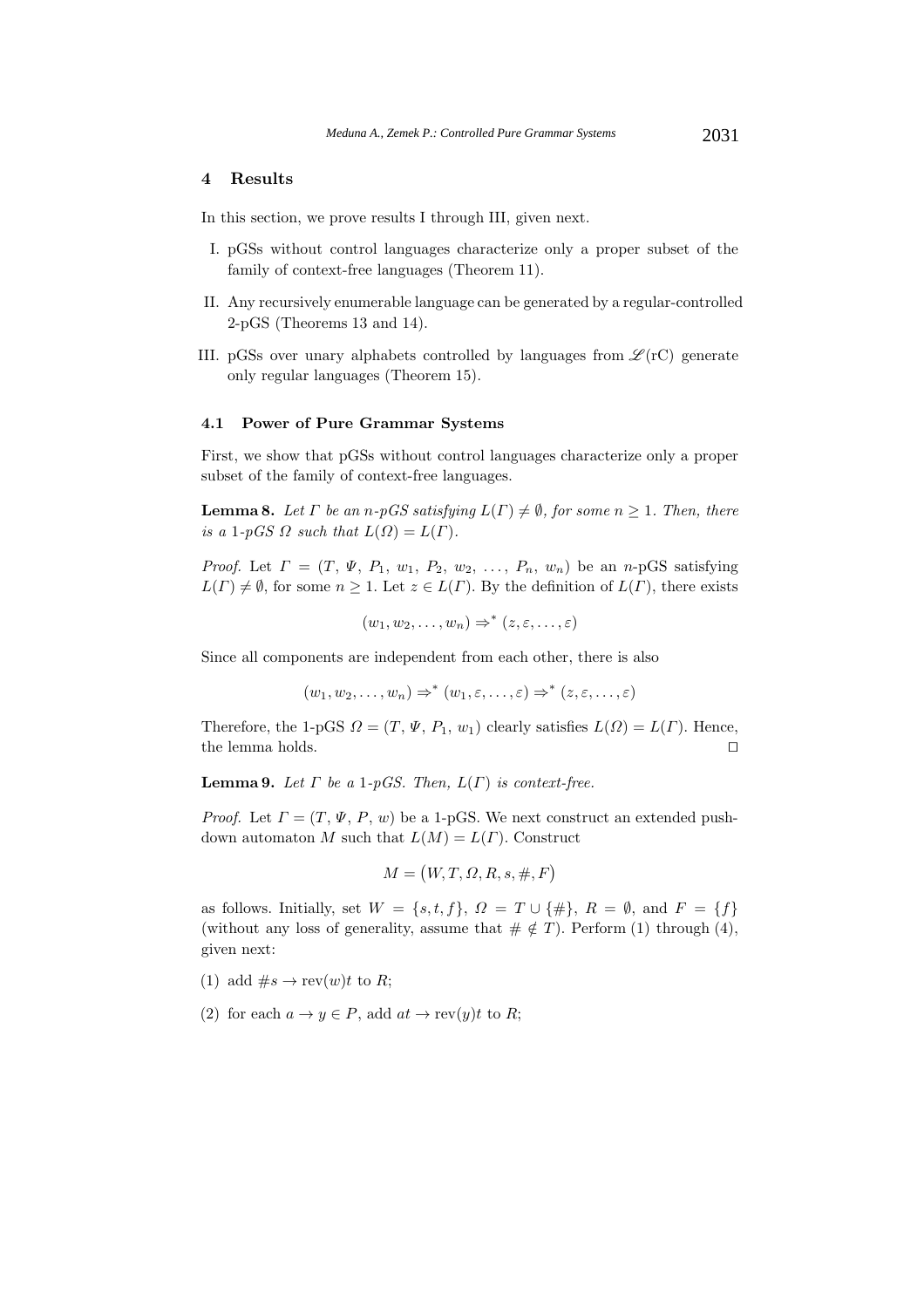- (3) add  $t \to f$  to R;
- (4) for each  $a \in T$ , add  $afa \to f$  to R.

M works in the following way. It starts from  $\#sz$ , where  $z \in T^*$ . By the rule from (1), it generates the reversed version of the start string of  $\Gamma$  on the pushdown, ending up in  $rev(w)tz$ . Then, by rules from (2), it rewrites  $rev(w)$  to a string over T . During both of these generations, no input symbols are read. To accept z, M has to end up in  $rev(z)tz$ . After that, it moves to f by the rule from (3). Then, by using rules introduced in (4), it compares the contents of the pushdown with the input string. M accepts  $z$  if and only if the contents of the pushdown match the input string, meaning that  $z \in L(\Gamma)$ .

Clearly,  $L(M) = L(\Gamma)$ , so the lemma holds.

**Lemma 10.** *There is no*  $n-pGS$  *that generates*  $\{a, aa\}$ *, for any*  $n \geq 1$ *.* 

*Proof.* By contradiction. Without any loss of generality, by Lemma 8, we can only consider 1-pGSs. For the sake of contradiction, assume that there exists a 1-pGS,  $\Omega = (\{a\}, P, w)$ , such that  $L(\Omega) = \{a, aa\}$ . Observe that either (i)  $w = a$ or (ii)  $w = aa$ . These two cases are discussed next.

- (i) Assume that  $w = a$ . Then, there has to be  $a \to aa \in P$ . However, this implies that  $L(\Omega)$  is infinite—a contradiction.
- (ii) Assume that  $w = aa$ . Then, there has to be  $a \to \varepsilon \in P$ . However, this implies that  $\varepsilon \in L(\Omega)$ —a contradiction.

Hence, no 1-pGS that generates  $\{a, aa\}$  exists, so the lemma holds.  $\square$ 

**Theorem 11.**  $\mathscr{L}(pGS) \subset \mathscr{L}(CF)$ 

*Proof.* Let  $\Gamma$  be an n-pGS, for some  $n \geq 1$ . If  $L(\Gamma) = \emptyset$ , then  $L(\Gamma)$  is clearly context-free. Therefore, assume that  $L(\Gamma) \neq \emptyset$ . Then, by Lemma 8, there is a 1-pGS  $\Omega$  such that  $L(\Omega) = L(\Gamma)$ . By Lemma 9,  $L(\Omega)$  is context-free. Hence, *L*(pGS)  $\subseteq$  *L*(CF). By Lemma 10, *L*(CF) – *L*(pGS)  $\neq$  Ø, so the theorem holds.

#### **4.2 Power of Controlled Pure Grammar Systems**

In this section, we prove that every recursively enumerable language can be generated by a regular-controlled 2-pGS.

**Lemma 12.** *Let* Q *be a left-extended queue grammar satisfying*

$$
card\big(\text{alph}\big(L(Q)\big)\big) \ge 2
$$

*and the properties given in Lemma 2. Then, there is a* <sup>2</sup>*-pGS* Γ *and a regular language*  $\Xi$  *such that*  $L(\Gamma, \Xi) = K$ .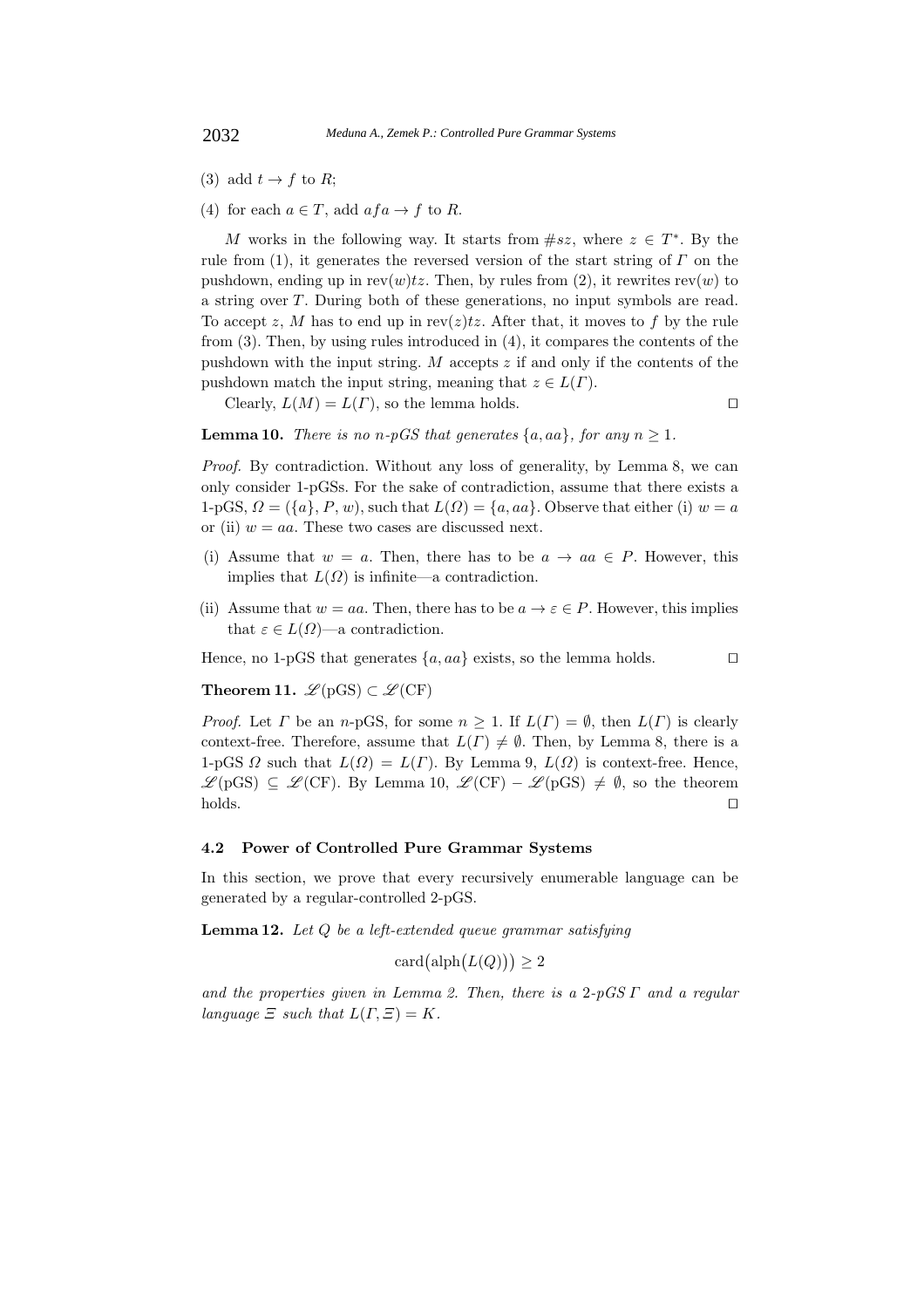*Proof.* Let  $Q = (W, V, T, R, s, F)$  be a left-extended queue grammar satisfying card(alph( $L(Q)$ )) > 2 and the properties given in Lemma 2. Let  $s = a_0 p_0$ ,  $W = X \cup Y \cup {\{\}\},\$  and  $F = \{f\}.$  Assume that  $\{0,1\} \subseteq \text{alph}(L(Q))$ . Observe that there exist a positive integer n and an injection  $\iota$  from VW to  $\{0, 1\}^n - 1^n$  so that  $\iota$  remains an injection when its domain is extended to  $(VW)^*$  in the standard way (after this extension,  $\iota$  thus represents an injective homomorphism from  $(VW)^*$ to  $({0, 1}^n - 1^n)^*$ ; a proof of this observation is simple and left to the reader. Based on  $\iota$ , define the substitution  $\nu$  from V to  $({0, 1}^n - 1^n)$  as  $\nu(a) = {\iota(aq)}$  $q \in W$  for every  $a \in V$ . Extend the domain of  $\nu$  to  $V^*$ . Furthermore, define the substitution  $\mu$  from W to  $({0, 1}^n - 1^n)$  as  $\mu(q) = {\iota(aq) | a \in V}$  for every  $q \in W$ . Extend the domain of  $\mu$  to  $W^*$ .

Construct the 2-pGS

$$
\Gamma = (T, \Psi, P_1, w_1, P_2, w_2)
$$

where

$$
\Psi = \left\{ \begin{matrix} 1 \\ 1 \end{matrix} \right\} | (a, p, y, q) \in R \}
$$
\n
$$
\cup \left\{ \begin{matrix} 1 \\ 1 \end{matrix} \right\} | w \in \nu(y), (a, p, y, q) \in R \}
$$
\n
$$
\cup \left\{ \begin{matrix} 2 \\ 1 \end{matrix} \right\} | z \in \mu(q), (a, p, y, q) \in R \}
$$
\n
$$
\cup \left\{ \begin{matrix} i \\ 0 \end{matrix} \right\} | i = 1, 2 \}
$$
\n
$$
\cup \left\{ \begin{matrix} 1 \\ 1 \end{matrix} | 1 \right\} | 1 - 1 \right\} | (a, p, y, q) \in R \}
$$
\n
$$
\cup \left\{ \begin{matrix} 1 \\ 1 \end{matrix} | 1 \right\} | 1 - 1 \cup \{ w \in \nu(y), (a, p, y, q) \in R \}
$$
\n
$$
\cup \left\{ \begin{matrix} 1 \\ 1 \end{matrix} | 1 \right\} | 1 - 1 \cup \{ w \in \nu(y), (a, p, y, q) \in R \}
$$
\n
$$
\cup \left\{ \begin{matrix} 1 \\ 0 \end{matrix} | 0 \right\} | 1 - 1 \rangle | 1 - 1 \rangle | 1 - 1 \rangle | 1 - 1 \rangle | 1 - 1 \rangle | 1 - 1 \rangle | 1 - 1 \rangle | 1 - 1 \rangle | 1 - 1 \rangle | 1 - 1 \rangle | 1 - 1 \rangle | 1 - 1 \rangle | 1 - 1 \rangle | 1 - 1 \rangle | 1 - 1 \rangle | 1 - 1 \rangle | 1 - 1 \rangle | 1 - 1 \rangle | 1 - 1 \rangle | 1 - 1 \rangle | 1 - 1 \rangle | 1 - 1 \rangle | 1 - 1 \rangle | 1 - 1 \rangle | 1 - 1 \rangle | 1 - 1 \rangle | 1 - 1 \rangle | 1 - 1 \rangle | 1 - 1 \rangle | 1 - 1 \rangle | 1 - 1 \rangle | 1 - 1 \rangle | 1 - 1 \rangle | 1 - 1 \rangle | 1 - 1 \rangle | 1 - 1 \rangle | 1 - 1 \rangle | 1 - 1 \rangle | 1 - 1 \rangle | 1 - 1 \rangle | 1 - 1 \rangle | 1 - 1 \rangle
$$

Intuitively,  $\dot{y}$  means that a is rewritten to y in the *i*th component. Construct the right-linear grammar

$$
G = (N, \Psi, P, \langle f, 2 \rangle)
$$

as follows. Initially, set  $P = \emptyset$  and  $N = \{\$\} \cup \{\langle p, i \rangle \mid p \in W, i = 1, 2\},\$  where  $\$$ is a new symbol. Perform (1) through (5), given next:

- (1) if  $(a, p, y, q) \in R$ , where  $a \in V T$ ,  $p \in W F$ ,  $q \in W$ , and  $y \in T^*$ , add  $\langle q, 2 \rangle \rightarrow 1_1^1 1_2^1 1_3^1 \langle p, 2 \rangle$  to P for each  $z \in \mu(p)$ ;
- (2) add  $\langle \S, 2 \rangle \to {}_{1^{n+1}}1 \langle \S, 1 \rangle$  to P;
- (3) if  $(a, p, y, q) \in R$ , where  $a \in V T$ ,  $p \in W F$ ,  $q \in W$ , and  $y \in (V T)^*$ , add  $\langle q, 1 \rangle \rightarrow \frac{1}{1} \nu 1 \frac{1}{1} \nu 1 \langle p, 1 \rangle$  to P for each  $w \in \nu(y)$  and  $z \in \mu(p)$ ;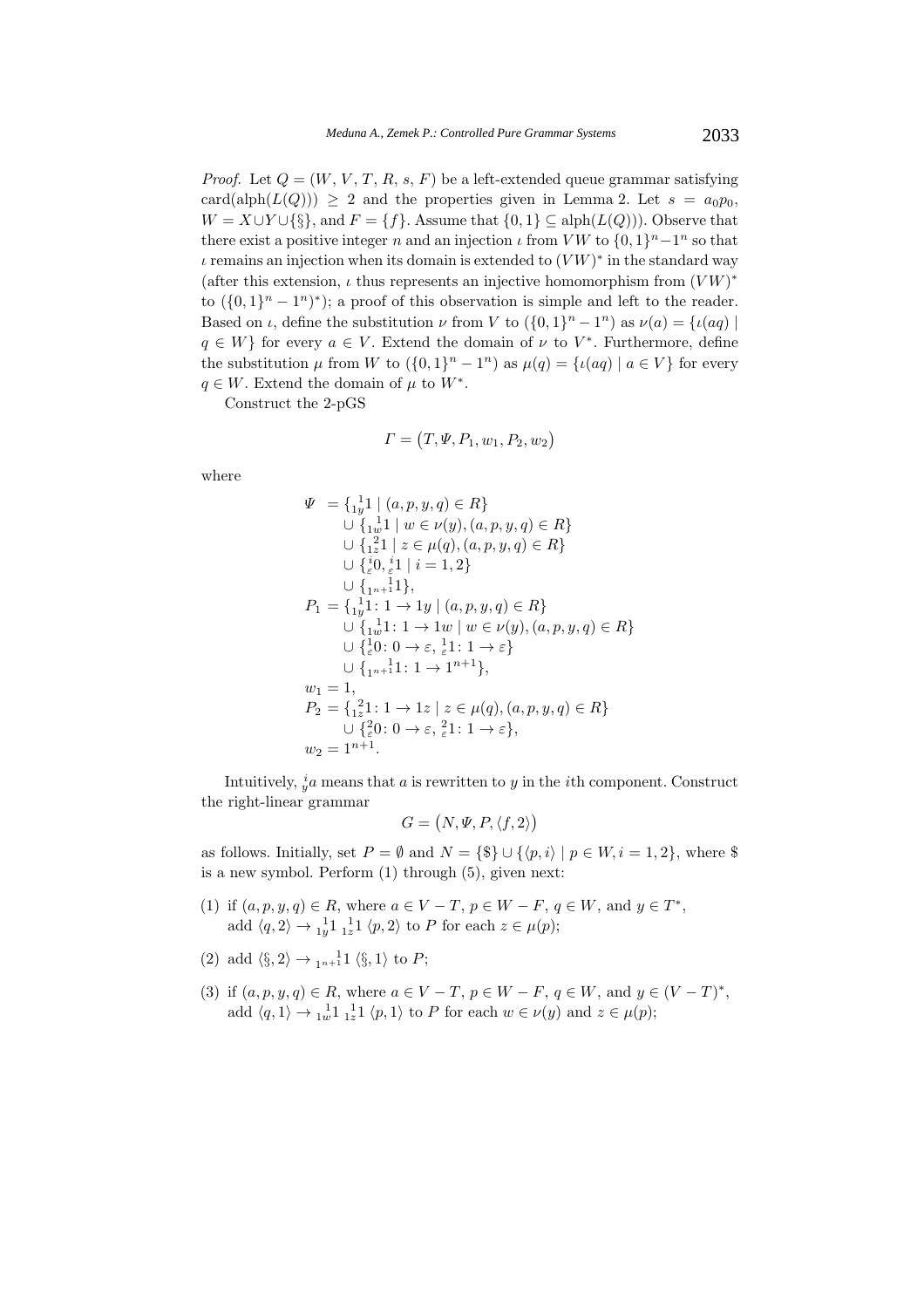- (4) add  $\langle p_0, 1 \rangle \rightarrow \frac{1}{1w} 1$  \$ to P for each  $w \in \nu(a_0)$ ;
- (5) add  $\$\rightarrow \frac{1}{\varepsilon} 0 \frac{2}{\varepsilon} 0 \frac{2}{\varepsilon}, \$\rightarrow \frac{1}{\varepsilon} 1 \frac{2}{\varepsilon} 1 \frac{2}{\varepsilon}, \text{ and } \$\rightarrow \varepsilon$ to P.$

Let  $\mathcal{G} = (\Gamma, L(G))$ . Before we establish the identity  $L(\mathcal{G}) = L(Q)$ , we explain how G works. In what follows,  $(x, y)$  p denotes that the current configuration of  $\Gamma$  is  $(x, y)$  and that p is the nonterminal in the current sentential form of  $G$ . Recall the form of the derivations of Q in Lemma 2. The regular-controlled 2  $pGS \mathcal{G}$  simulates these derivations in reverse as follows. The start configuration of  $\mathcal G$  is

$$
(1,1^{n+1}) \quad \langle f, 2 \rangle
$$

Rules from (1) generate  $h \in L(Q)$  in the first component and encoded states  $p_{k+m}, p_{k+m-1}, \ldots, p_k$  in the second component:

$$
(1h,1z1^n) \quad \langle \S,2 \rangle
$$

where  $z \in \mu(p_k p_{k+1} \cdots p_{k+m})$ . Rules from (2) appends  $1^n$  (a delimiter) to the first component:

 $(1^{n+1}h, 1z1^n)$   $\langle \S, 1 \rangle$ 

Rules from (3) generate encoded symbols  $a_{k+m}$ ,  $a_{k+m-1}$ , ...,  $a_1$  in the first component and encoded states  $p_{k-1}, p_{k-2}, \ldots, p_0$  in the second component:

$$
(1w1^n h, 1z'z1^n) \quad \langle p_0, 1 \rangle
$$

where  $w \in \nu(a_1a_2 \cdots a_{k+m})$  and  $z' \in \mu(p_0p_1 \cdots p_{k-1})$ . A rule from (4) generates an encoded start symbol of  $Q, a_0$ :

$$
(1w'w1^nh, 1z'z1^n) \quad \text{\$}
$$

where  $w' \in \nu(a_0)$ . Notice that

$$
w'w \in \nu(a_0a_1a_2\cdots a_{k+m})
$$

and

$$
z'z \in \mu(p_0p_1p_2\cdots p_{k+m})
$$

Finally, rules from (5) check that  $1w'w1^n = 1z'z1^n$  by erasing these two strings<br>in a symbol by symbol way resulting in (b, s) in a symbol-by-symbol way, resulting in  $(h, \varepsilon)$ .

For brevity, the following proof omits some obvious details, which the reader can easily fill in. The next claim proves the above explanation rigorously—that is, it shows how  $\mathcal G$  generates each string of  $L(\mathcal G)$ .

**Claim 1** *The regular-controlled 2-pGS G generates every*  $h \in L(G)$  *in this way:*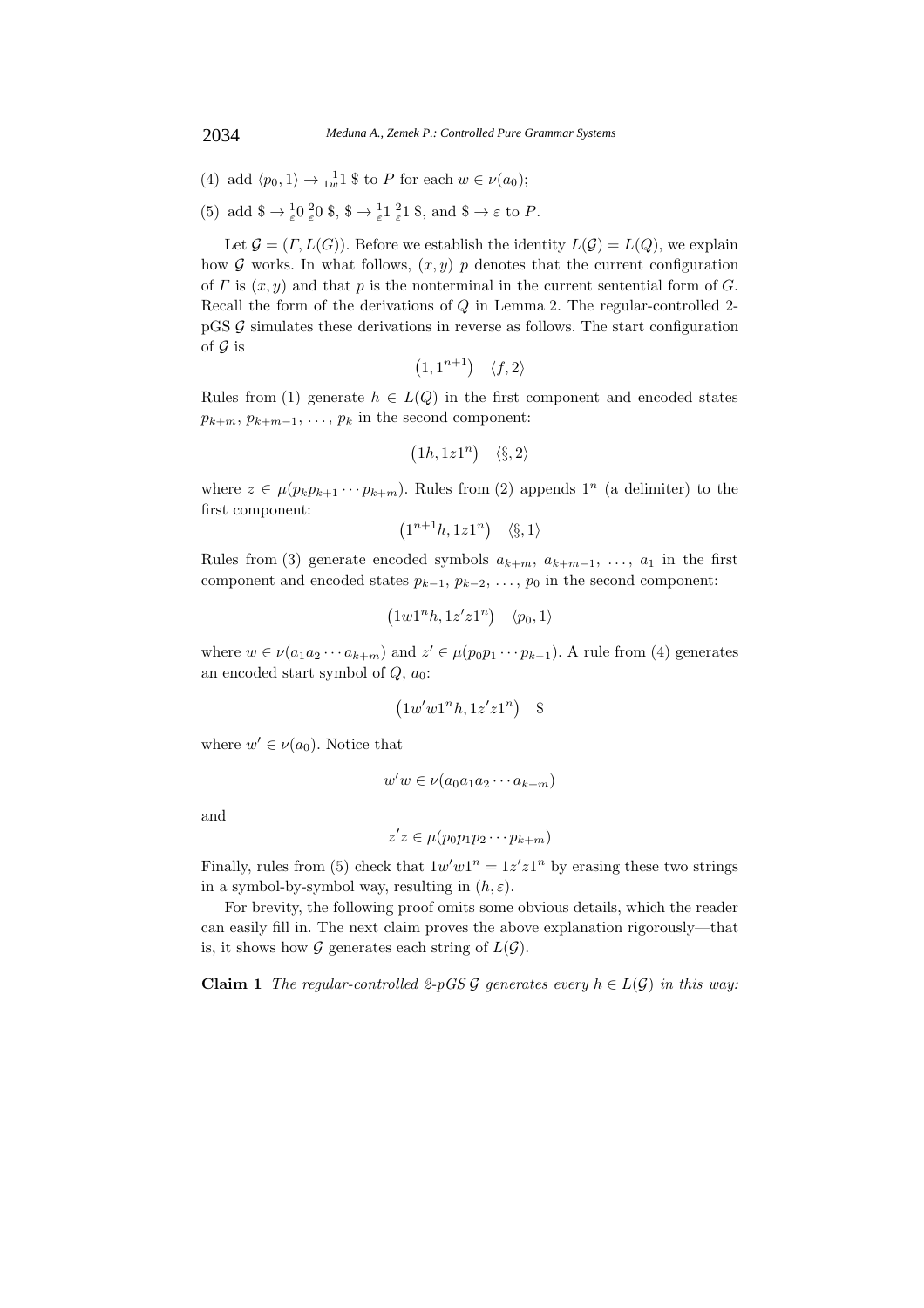$$
(1, 1^{n+1})
$$
  
\n⇒  $(1y_m, 1g_{k+m}1^n)$   
\n⇒  $(1y_{m-1}y_m, 1g_{k+m-1}g_{k+m}1^n)$   
\n $\vdots$   
\n⇒  $(1y_1 \cdots y_{m-1}y_m, 1g_k \cdots g_{k+m-1}g_{k+m}1^n)$   
\n⇒  $(1^{n+1}h, 1g_k \cdots g_{k+m-1}g_{k+m}1^n)$   
\n⇒  $(1t_{k+m}1^nh, 1g_{k-1}g_k \cdots g_{k+m-1}g_{k+m}1^n)$   
\n⇒  $(1t_{k+m-1}t_{k+m}1^nh, 1g_{k-2}g_{k-1}g_k \cdots g_{k+m-1}g_{k+m}1^n)$   
\n $\vdots$   
\n⇒  $(1t_1 \cdots t_{k+m-1}t_{k+m}1^nh, 1g_0 \cdots g_{k-2}g_{k-1}g_k \cdots g_{k+m-1}g_{k+m}1^n)$   
\n⇒  $(1t_0t_1 \cdots t_{k+m-1}t_{k+m}1^nh, 1g_0 \cdots g_{k-2}g_{k-1}g_k \cdots g_{k+m-1}g_{k+m}1^n)$   
\n⇒  $(v_1h, v_1)$   
\n⇒  $(v_2h, v_2)$   
\n $\vdots$   
\n⇒  $(v_\ell h, v_\ell)$   
\n⇒  $(h, \varepsilon)$ 

*where*  $k, m \geq 1$ ;  $h = y_1 \cdots y_{m-1}y_m$ , where  $y_i \in T^*$  *for*  $i = 1, 2, \ldots, m$ ;  $t_i \in \nu(a_i)$ <br>*for*  $i = 0, 1$ ,  $k + m$ , where  $a \in V$ ,  $T: a \in \nu(a_i)$  *for*  $i = 0, 1$ ,  $k + m$ , where *for*  $i = 0, 1, ..., k+m$ *, where*  $a_i \in V - T$ *;*  $g_i \in \mu(p_i)$  *for*  $i = 0, 1, ..., k+m$ *, where*  $p_i \in W - F$ ;  $v_i \in \{0,1\}^*$  *for*  $i = 1, 2, \ldots, \ell$ , where  $\ell = |t_0 t_1 \cdots t_{k+m-1} t_{k+m} 1^n|$ ;  $|v_{i+1}| = |v_i| - 1$  *for*  $i = 0, 1, \ldots, \ell - 1$ *.* 

*Proof.* Examine the construction of  $G$ . Notice that in every successful computation,  $G$  uses rules from step (i) before it uses rules from step (i+1), for  $i = 1, 2, 3, 4$ . Thus, in a greater detail, every successful computation

$$
(1,1^{n+1}) \Rightarrow^* (h,\varepsilon) [\varrho] \text{ in } \mathcal{G}
$$

where  $\varrho \in L(G)$ , can be expressed as

$$
(1, 1^{n+1})
$$
  
\n⇒  $(1y_m, 1g_{k+m}1^n)$   
\n⇒  $(1y_{m-1}y_m, 1g_{k+m-1}g_{k+m}1^n)$   
\n∴  
\n⇒  $(1y_1 \cdots y_{m-1}y_m, 1g_k \cdots g_{k+m-1}g_{k+m}1^n)$   
\n⇒  $(1^{n+1}h, 1g_k \cdots g_{k+m-1}g_{k+m}1^n)$   
\n⇒  $(1t_{k+m}1^nh, 1g_{k-1}g_k \cdots g_{k+m-1}g_{k+m}1^n)$   
\n⇒  $(1t_{k+m-1}t_{k+m}1^nh, 1g_{k-2}g_{k-1}g_k \cdots g_{k+m-1}g_{k+m}1^n)$   
\n∴  
\n⇒  $(1t_1 \cdots t_{k+m-1}t_{k+m}1^nh, 1g_0 \cdots g_{k-2}g_{k-1}g_k \cdots g_{k+m-1}g_{k+m}1^n)$   
\n⇒  $(1t_0t_1 \cdots t_{k+m-1}t_{k+m}1^nh, 1g_0 \cdots g_{k-2}g_{k-1}g_k \cdots g_{k+m-1}g_{k+m}1^n)$   
\n⇒  $(h, \varepsilon)$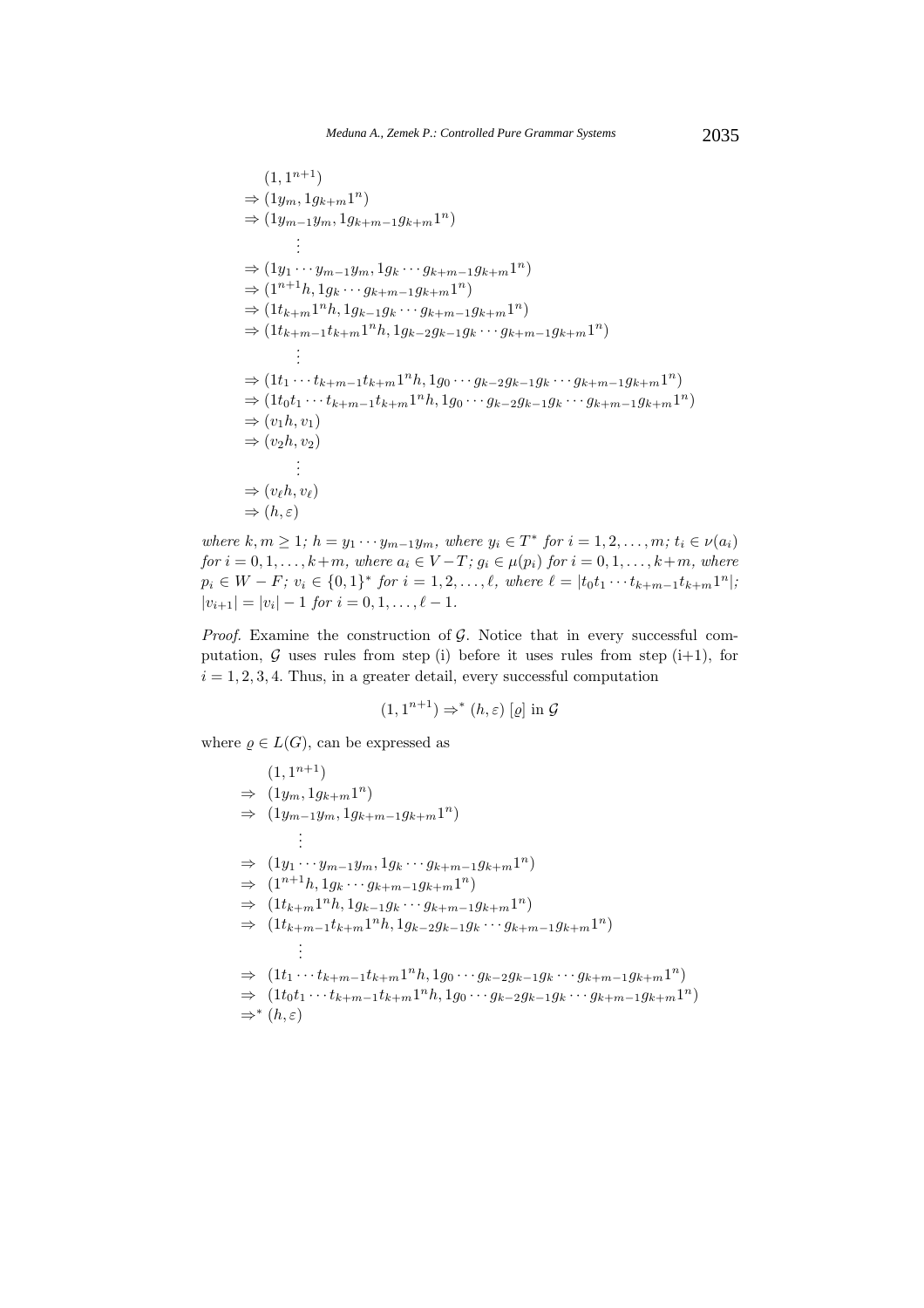where  $k, m \ge 1$ ;  $h = y_1 \cdots y_{m-1} y_m$ , where  $y_i \in T^*$  for  $i = 1, 2, ..., m$ ;  $t_i \in \nu(a_i)$ for  $i = 0, 1, ..., k + m$ , where  $a_i \in V - T$ ;  $g_i \in \mu(p_i)$  for  $i = 0, 1, ..., k + m$ , where  $p_i \in W - F$ . Furthermore, during

$$
(1t_0t_1\cdots t_{k+m-1}t_{k+m}1^nh,1g_0\cdots g_{k-2}g_{k-1}g_k\cdots g_{k+m-1}g_{k+m}1^n)\Rightarrow^*(h,\varepsilon)
$$

only rules from (5) are used. Therefore,

$$
1t_0t_1\cdots t_{k+m-1}t_{k+m}1^nh = 1g_0\cdots g_{k-2}g_{k-1}g_k\cdots g_{k+m-1}g_{k+m}1^n
$$

Let  $v = 1t_0t_1 \cdots t_{k+m-1}t_{k+m}1^n h$ . By rules from (5),  $\mathcal G$  makes |v| steps to erase v. Consequently,  $(vh, v) \Rightarrow^* (h, \varepsilon)$  can be expressed as

$$
(vh, v)
$$
  
\n
$$
\Rightarrow (v_1h, v_1)
$$
  
\n
$$
\Rightarrow (v_2h, v_2)
$$
  
\n
$$
\Rightarrow (v_\ell h, v_\ell)
$$
  
\n
$$
\Rightarrow (h, \varepsilon)
$$

where  $v_i \in \{0,1\}^*$  for  $i = 1, 2, \ldots, \ell$ , where  $\ell = |v| - 1$ , and  $|v_{i+1}| = |v_i| - 1$  for  $i = 0, 1, \ldots, \ell$ , and  $|v_{i+1}| = |v_i| - 1$  for  $i = 0, 1, \ldots, \ell - 1$ . As a result, the claim holds.

Let G generate  $h \in L(G)$  in the way described in Claim 1. Examine the construction of G to see that at this point, R contains  $(a_0, p_0, z_0, p_1), \ldots, (a_k,$  $p_k, z_k, p_{k+1}), (a_{k+1}, p_{k+1}, y_1, p_{k+2}), \ldots, (a_{k+m-1}, p_{k+m-1}, y_{m-1}, p_{k+m}), (a_{k+m},$  $p_{k+m}, y_m, p_{k+m+1}$ , where  $p_{k+m+1} = f$  and  $z_i \in (V-T)^*$  for  $i = 1, 2, ..., k$ , so Q makes the generation of h in the way described in Lemma 2. Thus,  $h \in L(Q)$ . Consequently,  $L(G) \subseteq L(Q)$ .

Let Q generate  $q \in L(Q)$  in the way described in Lemma 2. Then, G generates h in the way described in Claim 1, so  $L(Q) \subseteq L(G)$ ; a detailed proof of this inclusion is left to the reader.

As  $L(G) \subseteq L(Q)$  and  $L(Q) \subseteq L(G)$ ,  $L(G) = L(Q)$ . Hence, the lemma holds.

 $\Box$ 

**Theorem 13.** *Let* K *be a recursively enumerable language satisfying*

 $card(alph(K)) \geq 2$ 

*Then, there is a* 2*-pGS*  $\Gamma$  *and a regular language*  $\Xi$  *such that*  $L(\Gamma, \Xi) = K$ .

*Proof.* This theorem follows from Lemmas 2 and 12. □

**Theorem 14.** Let K be a unary recursively enumerable language, and let  $c \notin \mathbb{R}$ alph(K) *be a new symbol. Then, there is a* 2*-pGS*  $\Gamma$  *and a regular language*  $\Xi$ *such that*  $L(\Gamma, \Xi) = K$ .

*Proof.* This theorem can be proved by analogy with the proof of Theorem 13 (we use c as the second symbol in the proof of Lemma 12).  $\square$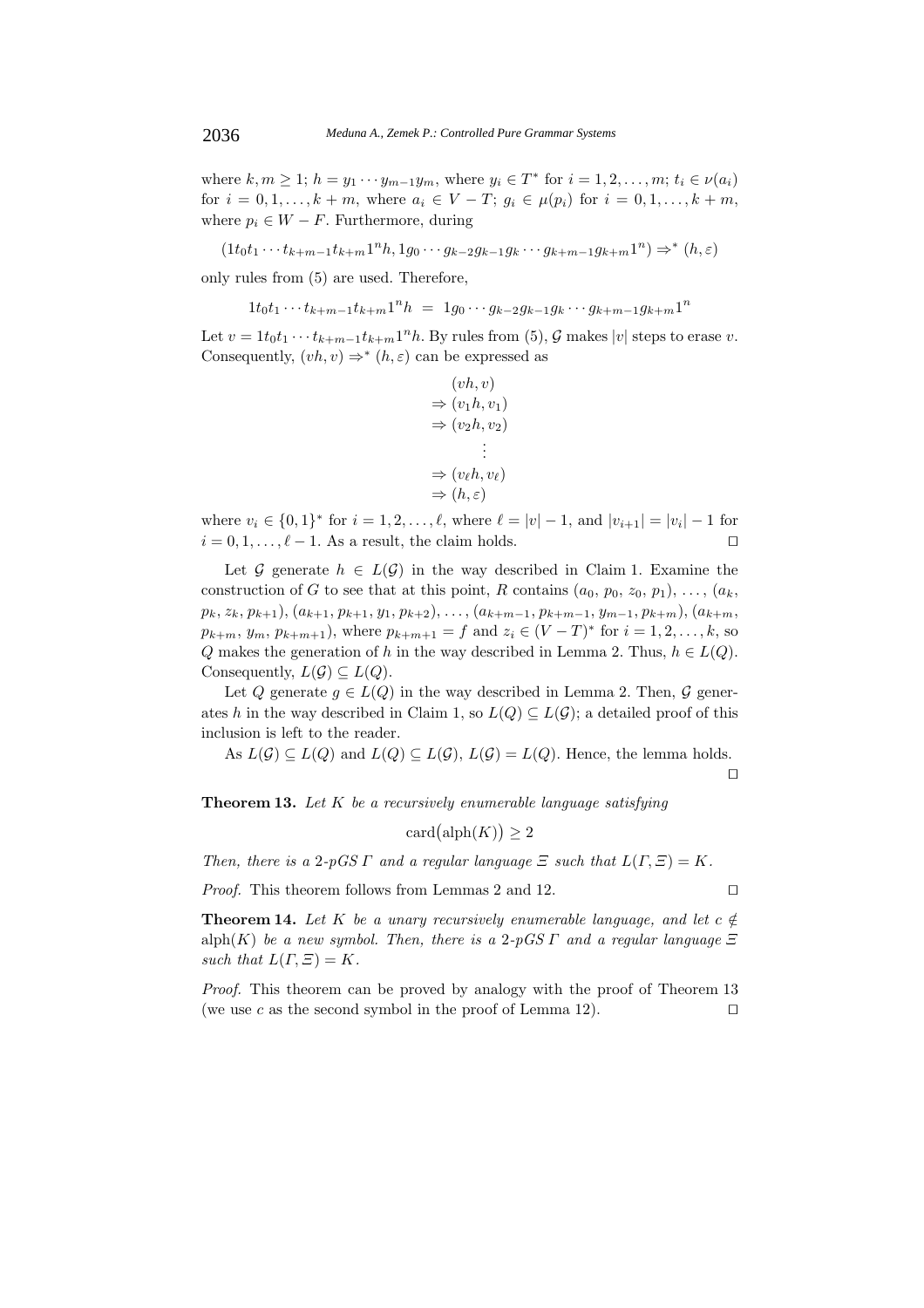# **4.3 Power of Controlled Pure Grammar Systems Over Unary Alphabets**

In this section, we prove that pGSs over unary alphabets controlled by languages from  $\mathscr{L}(\mathbf{r}C)$  generate only regular languages.

**Theorem 15.** Let  $\Gamma = (T, \Psi, P_1, w_1, P_2, w_2, \ldots, P_n, w_n)$  be an n-pGS sat*isfying* card(T) = 1*, for some*  $n \geq 1$ *, and let*  $\Xi \in \mathcal{L}(\mathrm{rC})$ *. Then,*  $L(\Gamma, \Xi)$  *is regular.*

*Proof.* Let  $\Gamma = (T, \Psi, P_1, w_1, P_2, w_2, \ldots, P_n, w_n)$  be an *n*-pGS satisfying card(T) = 1, for some  $n \geq 1$ , and let  $\Xi \in \mathscr{L}(\mathrm{rC})$ . We show how to convert  $\Gamma$  and  $\Xi$  into an equivalent regular-controlled grammar  $(G, \Pi)$ . Then, since card $(T) = 1$ , Lemma 1 implies that  $L(\Gamma, \Xi)$  is regular.

Let  $\bar{G} = (\bar{N}, \Psi, \bar{\Phi}, \bar{P}, \bar{S})$  be a context-free grammar and  $\bar{M}$  be a finite automaton such that  $L(\bar{G}, L(\bar{M})) = \Xi$ . Let  $T = \{c\}$ . To distinguish between the components of  $\Gamma$  in  $G$ , we encode  $c$  for each component. Set

$$
N_{\#} = \{c_i \mid 1 \leq i \leq n\}
$$

For each  $i \in \{1, ..., n\}$ , define the homomorphism  $\tau_i$  from  $T^*$  to  $N^*_{\#}$  as  $\tau_i(c) = c_i$ . For each  $i \in \{1, \ldots, n\}$ , set

$$
R_i = \{r \colon \tau_i(c) \to \tau_i(y) \mid r \colon c \to y \in P_i\}
$$

Define  $G$  as

$$
G = (N, \{c\}, \Phi, R, S)
$$

where

$$
N = \{S\} \cup \bar{N} \cup \Psi \cup N_{\#} \cup \bigcup_{1 \leq i \leq n} R_i,
$$
  
\n
$$
\Phi = \bar{\Phi} \cup \{s, c_1\} \cup \{r_{\varepsilon} \mid r \in \bar{\Phi}\},
$$
  
\n
$$
R = \bar{P} \cup \{s: S \to \bar{S}\tau_1(w_1)\tau_2(w_2) \cdots \tau_n(w_n)\}
$$
  
\n
$$
\cup \{c_1: c_1 \to c\}
$$
  
\n
$$
\cup \{r_{\varepsilon}: r \to \varepsilon \mid r \in \bar{\Phi}\},
$$
  
\n
$$
\Lambda = \{r_{\varepsilon}r \mid r: a \to y \in \bigcup_{1 \leq i \leq n} R_i\}^*,
$$
  
\n
$$
\Pi = \{s\}L(\bar{M})\Lambda\{c_1\}^*
$$
 (the control language of  $G$ ).

Without any loss of generality, we assume that  $\{S\}, \overline{N}, \Psi, N_{\#}$ , and  $\bigcup_{1 \leq i \leq n} R_i$ are pairwise disjoint, and we also assume that  $\bar{\Phi}$ ,  $\{s, c_1\}$ , and  $\{r_{\varepsilon} \mid r \in \bar{\Phi}\}\$  are pairwise disjoint.

In every successful derivation of every  $z \in L(G, \Pi)$  in G, s is applied to S. It generates the start symbol of  $\bar{G}$  and encoded start strings of each component of Γ. Indeed, instead of c, we generate  $c_i$ , where  $1 \leq i \leq n$ . Then, rules from  $\bar{P}$  are used to rewrite  $\bar{S}$  to a control string from  $L(\bar{G}, L(\bar{M}))$ . Using pairs of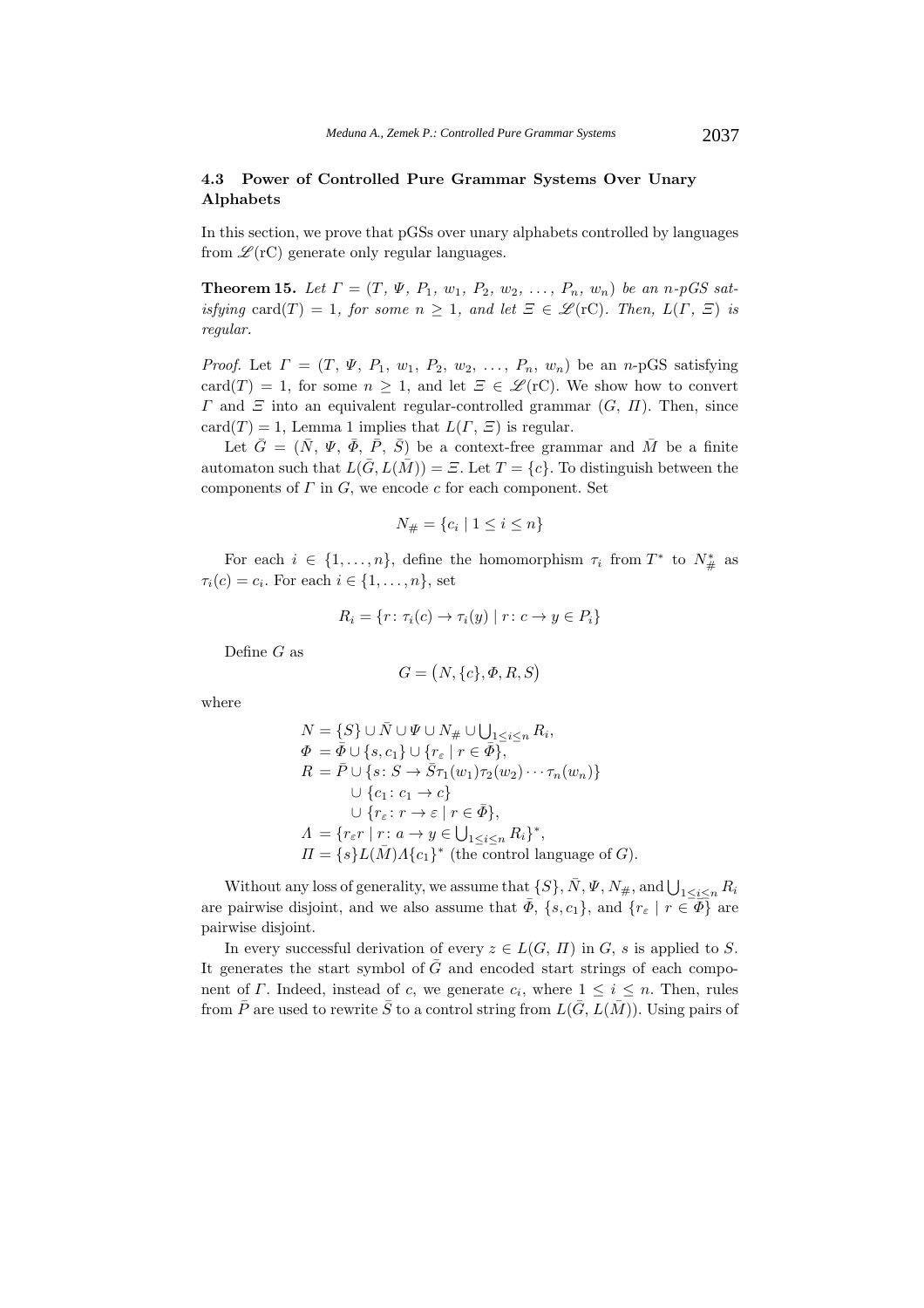rules  $r_{\varepsilon}$  r  $\in$  A, G erases an occurrence of r in the current sentential form, and applies r to a symbol in a proper substring of the current sentential corresponding to the component which would use  $r$ . This process is repeated until the control string is completely erased. Since  $card(T) = 1$ , the order of used rules and the occurrence of the rewritten c are not important. Finally, G uses  $c_1: c_1 \rightarrow c$  to decode each occurrence of  $c_1$  back to c, thus obtaining z. If G applies its rules in an improper way—that is, if there remain some symbols from  $\bigcup_{1 \leq i \leq n} R_i$  or<br>from  $\{e_i \mid 2 \leq i \leq n\}$  often the lect pair from 4 is applied, the degivation is from  ${c_i | 2 \leq i \leq n}$  after the last pair from  $\Lambda$  is applied—the derivation is blocked.

Based on these observations, we see that every successful derivation of every  $z \in L(G, \Pi)$  in G with  $\Pi$  is of the form

|                   | $S \Rightarrow S\tau_1(w_1)\tau_2(w_2)\cdots\tau_n(w_n)$ [s]       |             |
|-------------------|--------------------------------------------------------------------|-------------|
|                   | $\Rightarrow^* \varrho \tau_1(w_1) \tau_2(w_2) \cdots \tau_n(w_n)$ | v           |
|                   | $\Rightarrow^* \tau_1(z)$                                          | $ \lambda $ |
| $\Rightarrow^* z$ |                                                                    | $[\gamma]$  |
|                   |                                                                    |             |

where  $\rho \in L(\bar{G}, L(\bar{M})), v \in L(\bar{M}), \lambda \in \Lambda$ , and  $\gamma \in \{c_1\}^*$ . In  $\Gamma$ , there is

$$
(w_1, w_2, \ldots, w_n) \Rightarrow^* (z, \varepsilon, \ldots, \varepsilon) [\varrho]
$$

Hence,  $L(G, \Pi) \subseteq L(\Gamma)$ . Conversely, for every  $z \in L(\Gamma)$ , there is a derivation of z in G with  $\Pi$  of the above form, so  $L(\Gamma) \subseteq L(G, \Pi)$ . Therefore,  $L(\Gamma) = L(G, \Pi)$  $\Pi$ , and the theorem holds. A rigorous proof of the identity  $L(\Gamma) = L(G, \Pi)$  is left to the reader. left to the reader.

From Theorem 15, we obtain a corollary concerning regular-controlled npGSs over unary alphabets, stated next.

**Corollary 16.** *Let*  $\Gamma = (T, \Psi, P_1, w_1, P_2, w_2, \ldots, P_n, w_n)$  *be an n-pGS satisfying* card(*T*) = 1*, for some*  $n \ge 1$ *, and let*  $\Xi \in \Psi^*$  *be regular. Then,*  $L(\Gamma, \Xi)$  *is regular.* Ξ) *is regular.*

Notice that this result is surprising in the light of Theorem 13, which says that every recursively enumerable language over an alphabet with at least two symbols can be generated by a regular-controlled 2-pGS.

#### **5 Concluding Remarks**

The next four open problem areas are related to the achieved results.

I. Let  $\Gamma$  be an n-pGS, for some  $n \geq 1$ . By Lemma 9,  $L(\Gamma)$  is context-free. Is  $L(\Gamma)$ , in fact, regular?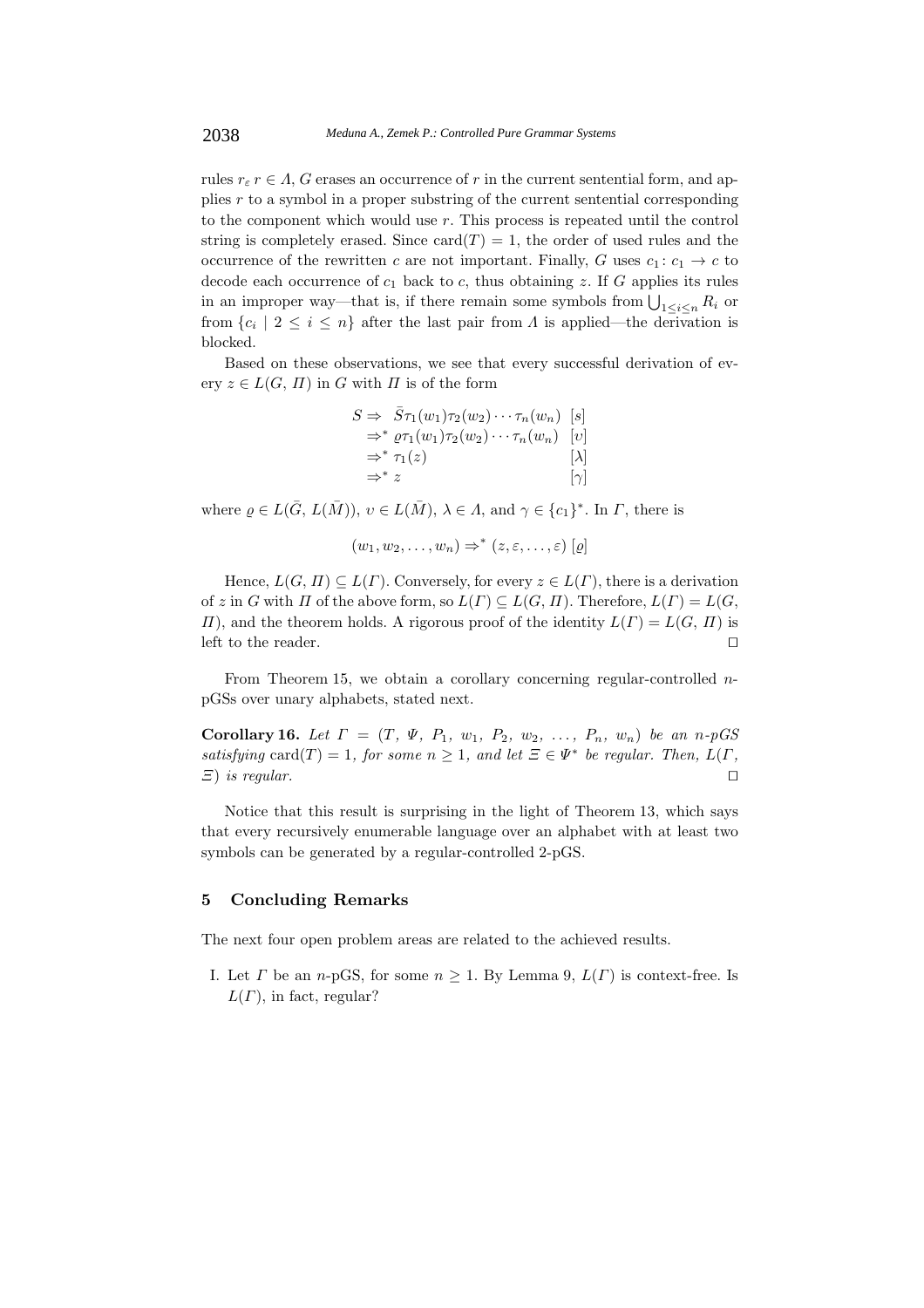- II. Consider proper subfamilies of the family of regular languages (see, for example, [Rozenberg and Salomaa 1997, Nagy 2006, Dassow and Truthe 2008, Bordihn et al. 2009]). Can we obtain Theorems 13 and 14 when the control languages are from these subfamilies?
- III. By Theorems 13 and 14, two components suffice to generate any recursively enumerable language by regular-controlled pGSs. What is the power of controlled pGSs with a single component?
- IV. Let T be an n-pGS, for some  $n \geq 1$ . If no rule of T has  $\varepsilon$  on its righthand side, then Γ is said to be *propagating*. What is the power of controlled propagating pGSs?

### **Acknowledgments**

This work was supported by the following grants: FRVS M $\widetilde{\text{S}}$ M $\widetilde{\text{S}}$ MT FR271/2012/G1, BUT FIT-S-11-2, MŠMT CZ 1.05/1.1.00/02.0070, CEZ MŠMT MSM0021630528.

#### **References**

- [Aho et al. 2006] Aho, A. V., Lam, M. S., Sethi, R., and Ullman, J. D.: "Compilers: Principles, Techniques, and Tools"; Addison-Wesley, Boston, 2nd edition (2006).
- [Aydin and Bordihn 2003] Aydin, S. and Bordihn, H.: "Sequential versus parallel grammar formalisms with respect to measures of descriptional complexity"; Fundamenta Informaticae, 55, 3-4 (2003), 243–254.
- [Beek and Kleijn 2002] Beek, M. and Kleijn, J.: "Petri net control for grammar systems"; In Formal and natural computing, New York, NY. Springer-Verlag (2002), 220–243.
- [Bensch and Bordihn 2007] Bensch, S. and Bordihn, H.: "Active symbols in pure systems"; Fundamenta Informaticae, 76, 3, (2007), 239–254.
- [Bordihn et al. 1999] Bordihn, H., Csuhaj-Varjú, E., and Dassow, J.: "CD grammar systems versus L systems"; In Grammatical Models of Multi-Agent Systems, volume 8 of *Topics in Computer Mathematics*, Amsterdam, NL. Gordon and Breach Science Publishers (1999), 18–32.
- [Bordihn et al. 2009] Bordihn, H., Holzer, M., and Kutrib, M.: "Determination of finite automata accepting subregular languages"; Theoretical Computer Science, 410, 35, (2009), 3209–3222.
- [Csuhaj-Varjú et al. 1994] Csuhaj-Varjú, E., Dassow, J., Kelemen, J., and Păun, G.: "Grammar Systems: A Grammatical Approach to Distribution and Cooperation"; Gordon and Breach, Yverdon (1994).
- [Csuhaj-Varjú et al. 1993] Csuhaj-Varjú, E., Dassow, J., and Păun, G.: "Dynamically controlled cooperating/distributed grammar systems"; Information Sciences, 69, 1-2,  $(1993)$ ,  $1-25$ .
- [Csuhaj-Varjú and Vaszil 2001] Csuhaj-Varjú, E. and Vaszil, G.: "On context-free parallel communicating grammar systems: synchronization, communication, and normal forms"; Theoretical Computer Science, 255, 1-2, (2001), 511–538.
- [Dassow and Păun 1989] Dassow, J. and Păun, G.: "Regulated Rewriting in Formal Language Theory"; Springer, New York (1989).